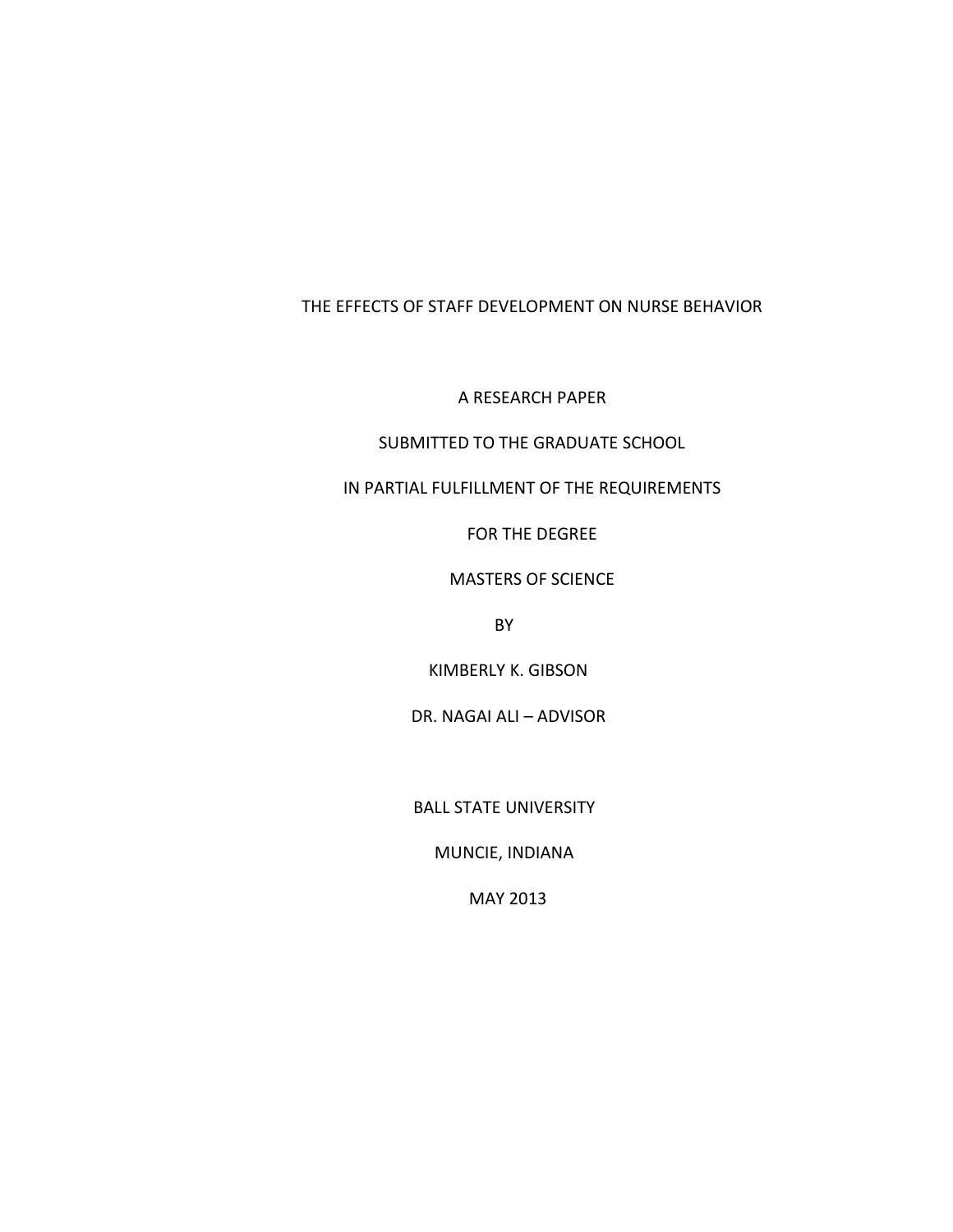# TABLE OF CONTENT

| Τ.                                       |    |                                         | Ш |
|------------------------------------------|----|-----------------------------------------|---|
| II.                                      |    | Chapter I - Introduction and Background |   |
|                                          | a. |                                         | 1 |
|                                          | b. |                                         |   |
|                                          | c. |                                         | 2 |
|                                          | d. |                                         | 3 |
|                                          | e. |                                         |   |
|                                          | f. |                                         |   |
|                                          | g. |                                         |   |
|                                          | h. |                                         |   |
|                                          | i. |                                         |   |
|                                          | j. |                                         |   |
|                                          |    | III. Chapter II - Literature Review     |   |
|                                          | a. |                                         | 7 |
|                                          | b. |                                         |   |
| IV. Chapter III - Methods and Procedures |    |                                         |   |
|                                          | a. |                                         |   |
|                                          | b. |                                         |   |
|                                          | c. |                                         |   |
|                                          | d. |                                         |   |
|                                          | e. |                                         |   |
|                                          | f. |                                         |   |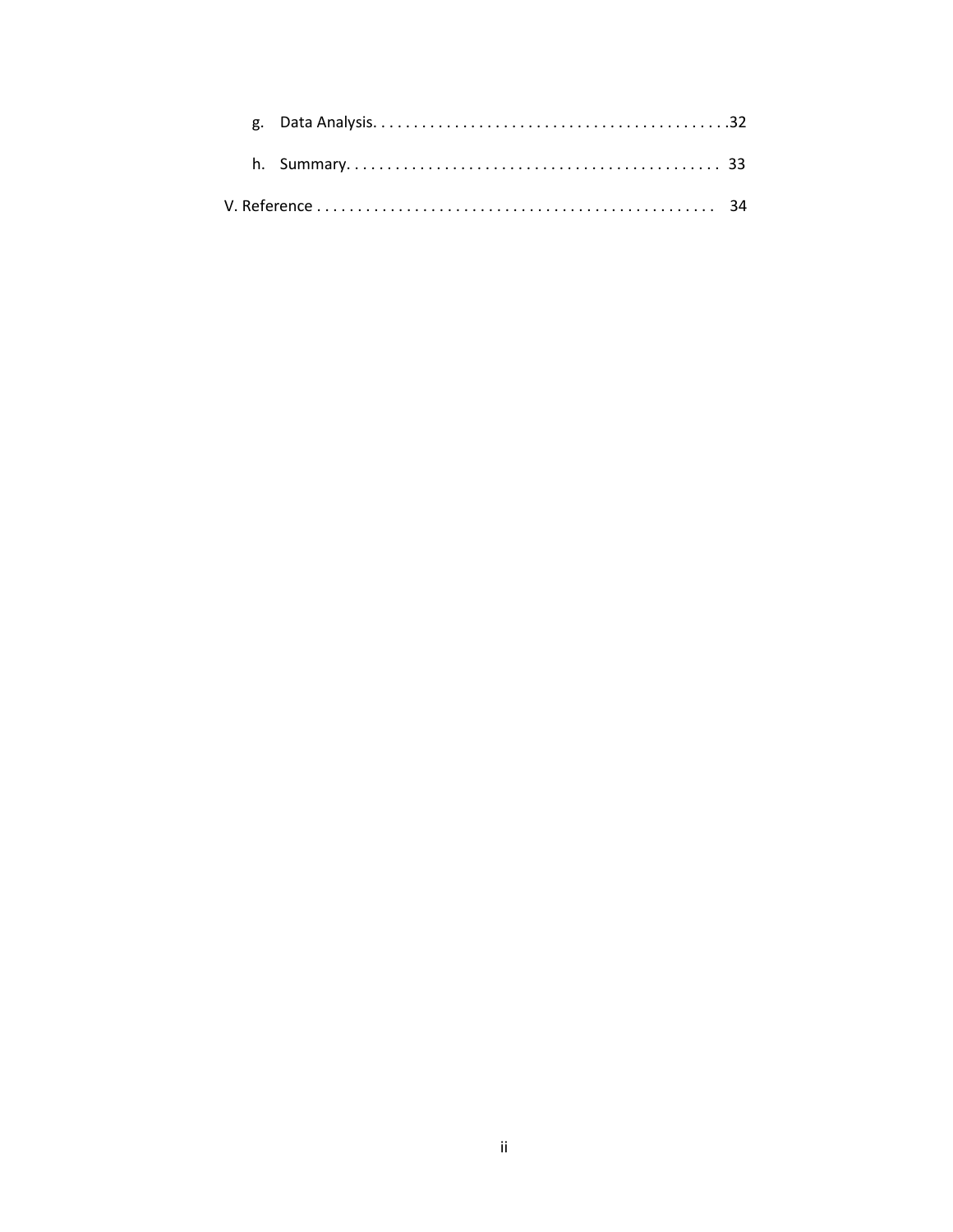#### **ABSTRACT**

| <b>Research Paper:</b> | The effects of staff development on nurse behavior |
|------------------------|----------------------------------------------------|
| Student:               | Kimberly Gibson, RN, BSN                           |
| Degree:                | <b>Masters of Science</b>                          |
| College:               | College of Applied Sciences and Technology         |
| Date:                  | May, 2013                                          |

The purpose of this project is to investigate communication connections between nurses and co-workers; how nurses identify with the organization; team dynamics; and why nurses want to leave an organization. Additionally, specific communication concerns are identified that causes nursing turnover. The framework of this study is the social identity theory. This theory claims that an individual's concept of self is more favorable when connected with a group. A survey of current employees including nurses, physicians, patient-care assistants, and charge nurses will be conducted utilizing the Nurse-Team Communication Inventory, the NTCI (Apker, Propp, & Ford, 2009) to measure perceptions of communication with other team members. In addition, Cheney's Organizational Identification Questionnaire is used for measuring organizational identification and team identification. Based on the findings, healthcare organizations have the opportunity to incorporate several training programs to assist with staff retention. First, ongoing education frameworks will be developed to assist nurses in refining their repertoire of synergistic communication skills. Second, the use of role specific discussion groups will provide awareness of different team member roles and communication needs. Third, utilization of mentors are found to foster greater satisfaction and productively. Finally, recruitment events, orientation programs and ongoing training are ideal situations in which organizational values can be communicated to all team members. Outcome of this project are expected to retain nurses and possibly decrease the turnover rate.

iii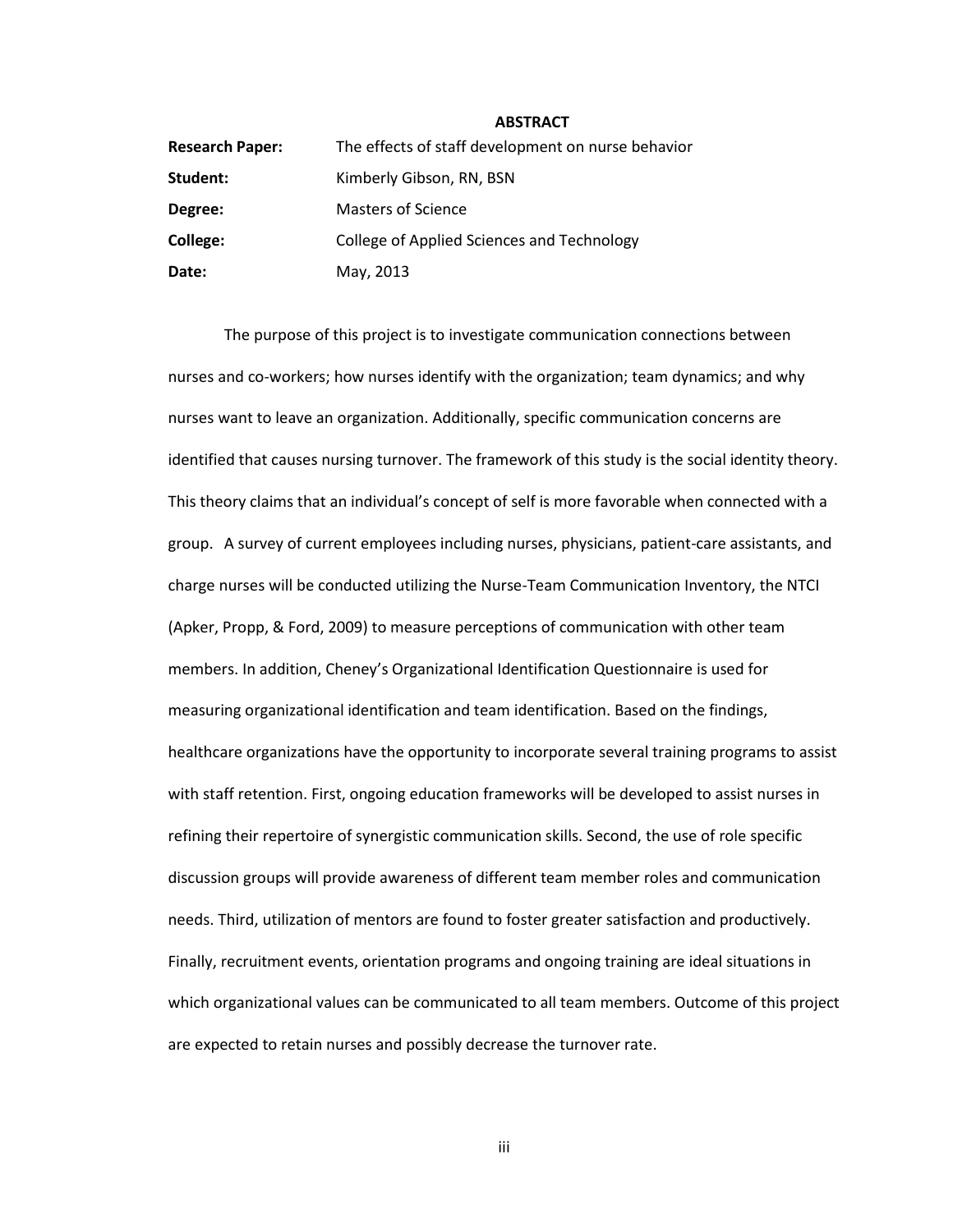## Chapter I

# Introduction & Background

## *Introduction*

Turnover is a prominent concern of healthcare organizations. Literature has not totally explored the role of communication of nurses with other team members that produces a work environment where nurses want to stay working at. Evaluating the communication of team members that nurses are closely working with is of vital importance in this consideration. Organizational commitment is also an area that is lacking in research data examining nursing and healthcare professionals' retention. *Background and Significance*

According to the U. S. Bureau of Labor Statistics (BLS), Registered nurses are the top occupation in regard to job growth through 2020. It is expected that number of employed nurses will grow from 2.74 million in 2010 to 3.45 million in 2020, representing a 26% increase (U.S. Bureau of Labor Statistics [BLS], 2012). In May 2011, employers and staffing agencies posted more than 121,000 new jobs for registered nurses, which was a 46% increase from the previous year. Approximately 10% of the postings were for general and surgical hospitals, where annual turnover rate for registered nurses was 14%. The standard amount of time to fill a permanent registered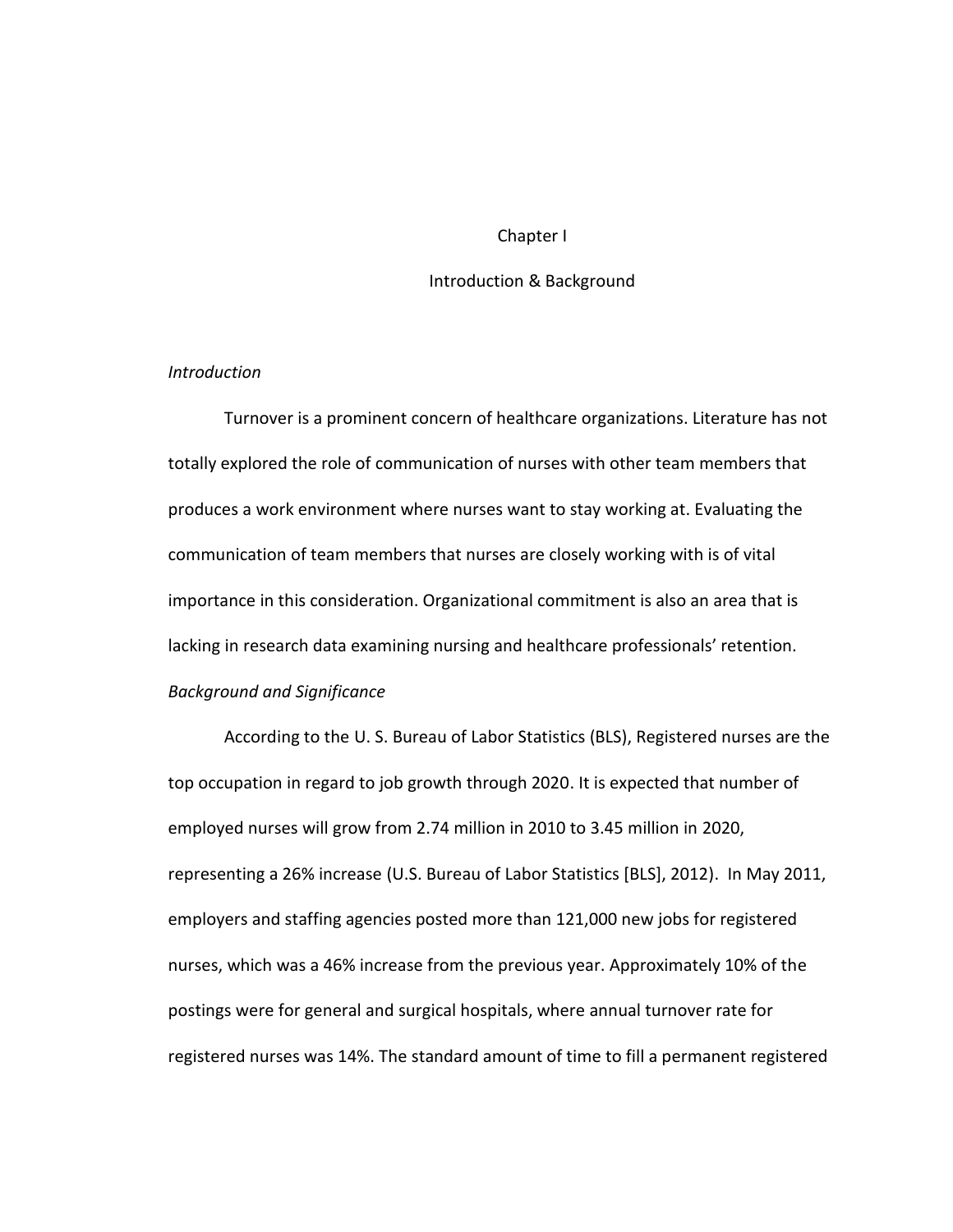nurse position is 37 days. An average of 233 hours is the amount of time for training and orientation of a registered nurse (Raphael, 2011). The cost of nursing turnover to the healthcare organization ranges from \$42,000 to \$64,000 depending on the specialty area. Many factors have been identified as to what the precipitating factor is for nursing turnover, with 80% reporting job dissatisfaction as the number one reason for leaving the job (Hunt, 2009). Although the initial expense is absorbed by the healthcare facility, ultimately the cost is passed on to patients. Various retention tools, such as recognition and money were identified as common tools used to retain nurses. The literature reviewed in the study also showed the influence of peers and communication on nurses' turnover.

Poor communication has been identified as an indicator of burnout, while supportive communication from co-workers and supervisors decreases burn out (Apker, Propp, & Ford, 2009). Many factors contribute to nursing turnover. Some of the most common findings are job satisfaction, pay, and opportunities for advancement. Job satisfaction is commonly broken down into overall job satisfaction, satisfaction with management, and satisfaction with co-workers. Social support from peers connects the nurse to the organization and when an attachment with the organization is felt, turnover intent decreases.

## *Problem Statement*

The nursing shortage has been compounded by the rising number of nurse turnover. The effect of the open positions has a direct, negative effect on patients. 2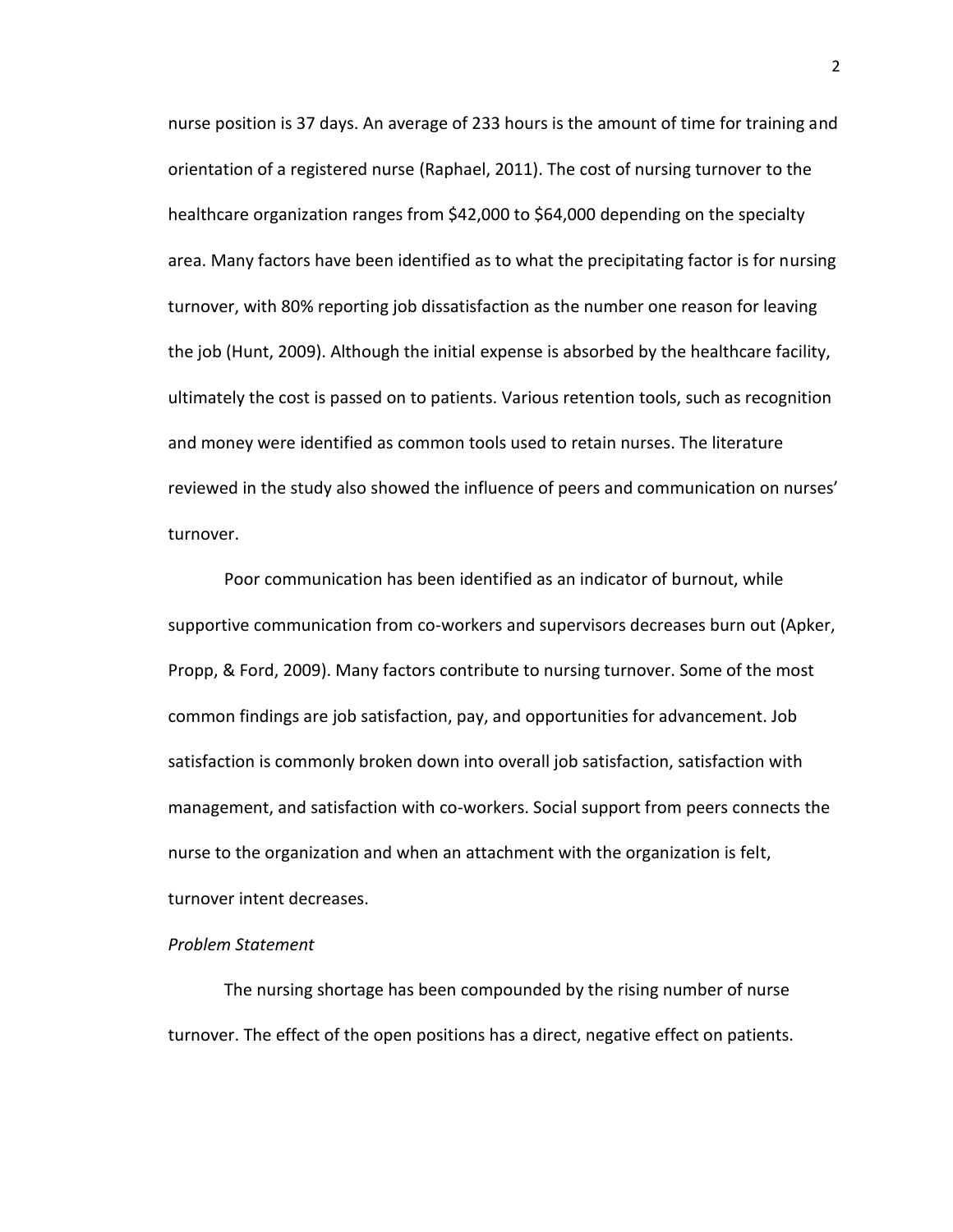Although monetary and incentive programs have been utilized as retention tools, understanding and strategies need to be addressed to understand the work place factors that are the reasons for a nurse leaving her position within a healthcare organization.

## *Purpose of the Study*

The purpose of this study is to investigate communication connections between nurses and co-workers; how nurses identify with the organization; and why nurses want to leave an organization. Variables identified in this study are job satisfaction, organizational commitment, wages and benefits. Identification is a communicationbased variable that refers to the process by which individual nurses interact with their peer group. Various other studies have determined that interaction between a nurse and her supervisor and peers are indicative to the nurse's intent to leave the organization. However, a focus specifically relating to communication has not been fully explored. The fact that the intention to leave an organization is strongly related to actually leaving a position provides the premise for understanding how communication impacts a nurse's decision to leave the healthcare organization that she is employed at. *Research Questions*

(a) Does communication which promotes team synergy have an impact on nurses' intent to leave?

(b) Is organizational identification impacted by the nurse-team communication process and intent to leave?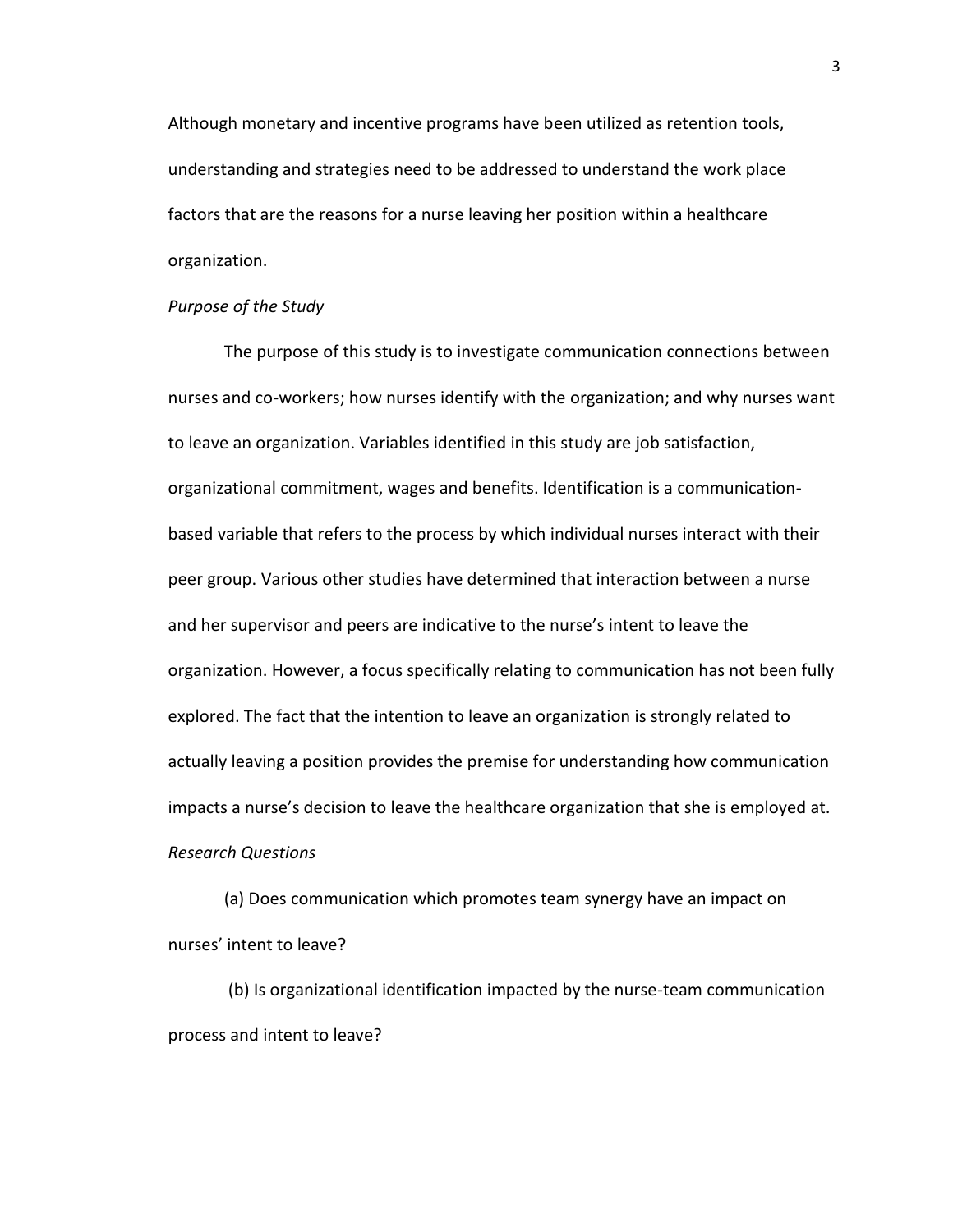(c) Does team identification mediate between the nurse-team communication processes and intent to leave?

#### *Conceptual Framework*

The framework used for this study is the social identity theory (Tajfel & Turner, 1986). This theory claims that an individual's concept of self is more favorable when connected with a group. Although the initial purpose behind this theory was to explore discrimination factors, the theory developed into a focus on the psychological benefits of being connected with a group. Individuals express their attachment to groups through identification. Organizational identification is endorsed when individuals within the organization consider the overall goals and interest of the association when they make decisions that impact their work. Nurses, who feel they are a member of a team, have been found to adjust their role to meet the expectations of other teammates. *Definition of Terms*

Organizational identification: the consideration of interest and goals that affect the organization and a modification in made in an individual nurse's daily work practices because of this consideration is the definition of organizational identification. Organizational identification will be measured by a subscale of the Nurse-Team Communication Inventory (NTCI) (Ford, Propp, Apher, Recker, & Hofmeister, 2006).

Nurse-team Identification: the view that a nurse regarding attachment to a peer group. This concept can be gained through either direct or indirect experiences. The process of identification allows the nurse to create a personal identification while

4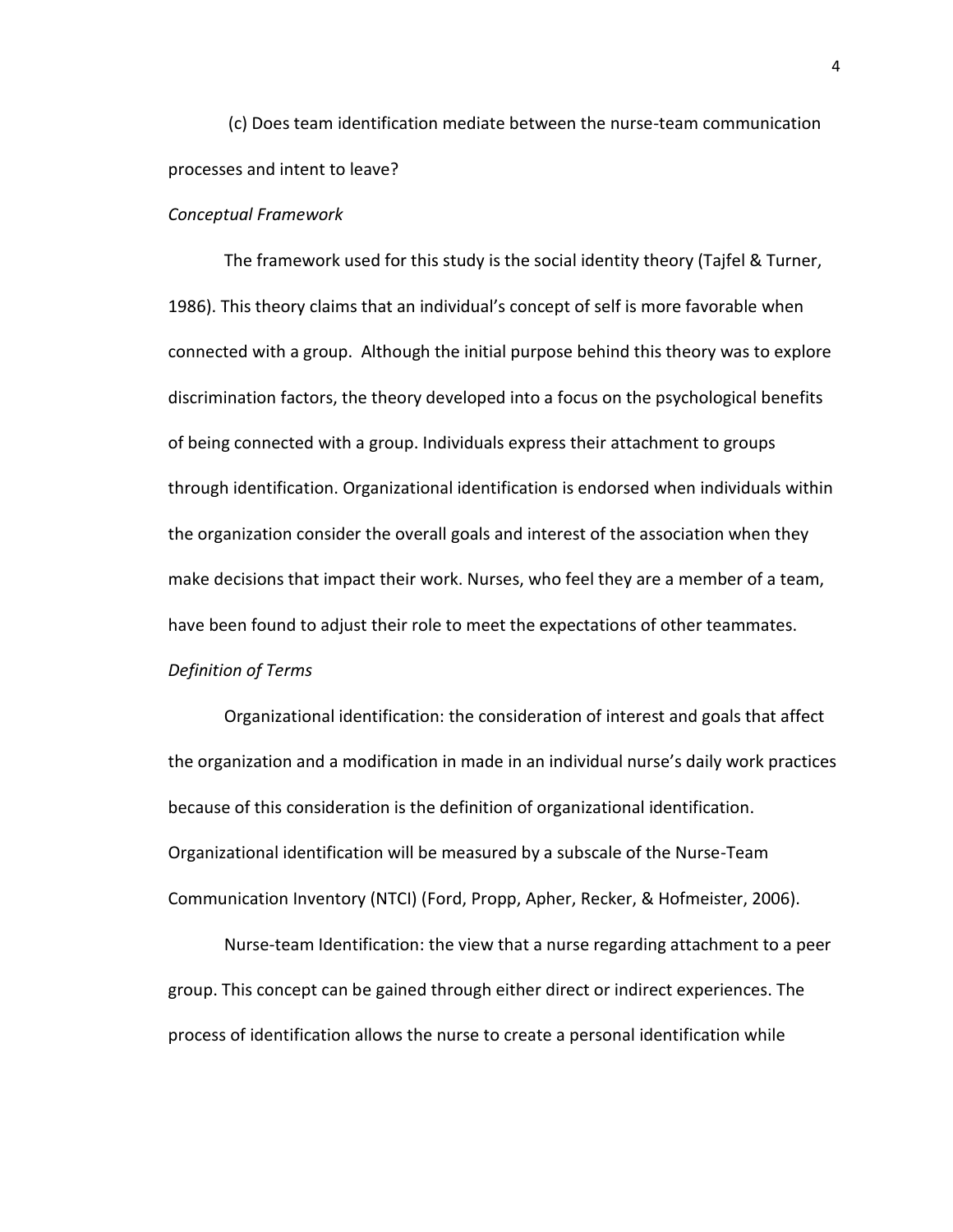becoming a part of a social collection. This variable will be measured by the Nurse-Team Communication Inventory (NTCI) (Ford et al., 2006).

Intent to Leave: the process of ending employment. This process begins with a thought and is culminated with actual termination of employment voluntarily. Intent to leave will be measured by the Anticipated Turnover Scale (ATS) (Hinshaw, & Atwood, 1984).

#### *Limitations*

The use of surveys for this study made a limitation in the qualitative data that could be utilized. A multimethod approach could assist with capturing the data are contained within the sample group. Another limitation is that nurses are the only healthcare professionals evaluated in the study. A better understanding of the impact that communication has would be to investigate the view of other patient-care team members. The need for a long-term study is also evident by the limitations seen with a short-term process. A long-term study would allow the researchers to see patterns in communication, identification and retention within the sample group.

#### *Assumptions*

The first assumption of this study is that nurse-team communication processes of promoting team synergy, ensuring quality decisions, and individualized communication will be inversely related to nurse intent to leave. Secondly, the relationship between nurse-team communication processes and intent to leave will be mediated by organizational identification. Finally, the relationship between nurse-team communication processes and intent to leave will be mediated by team identification.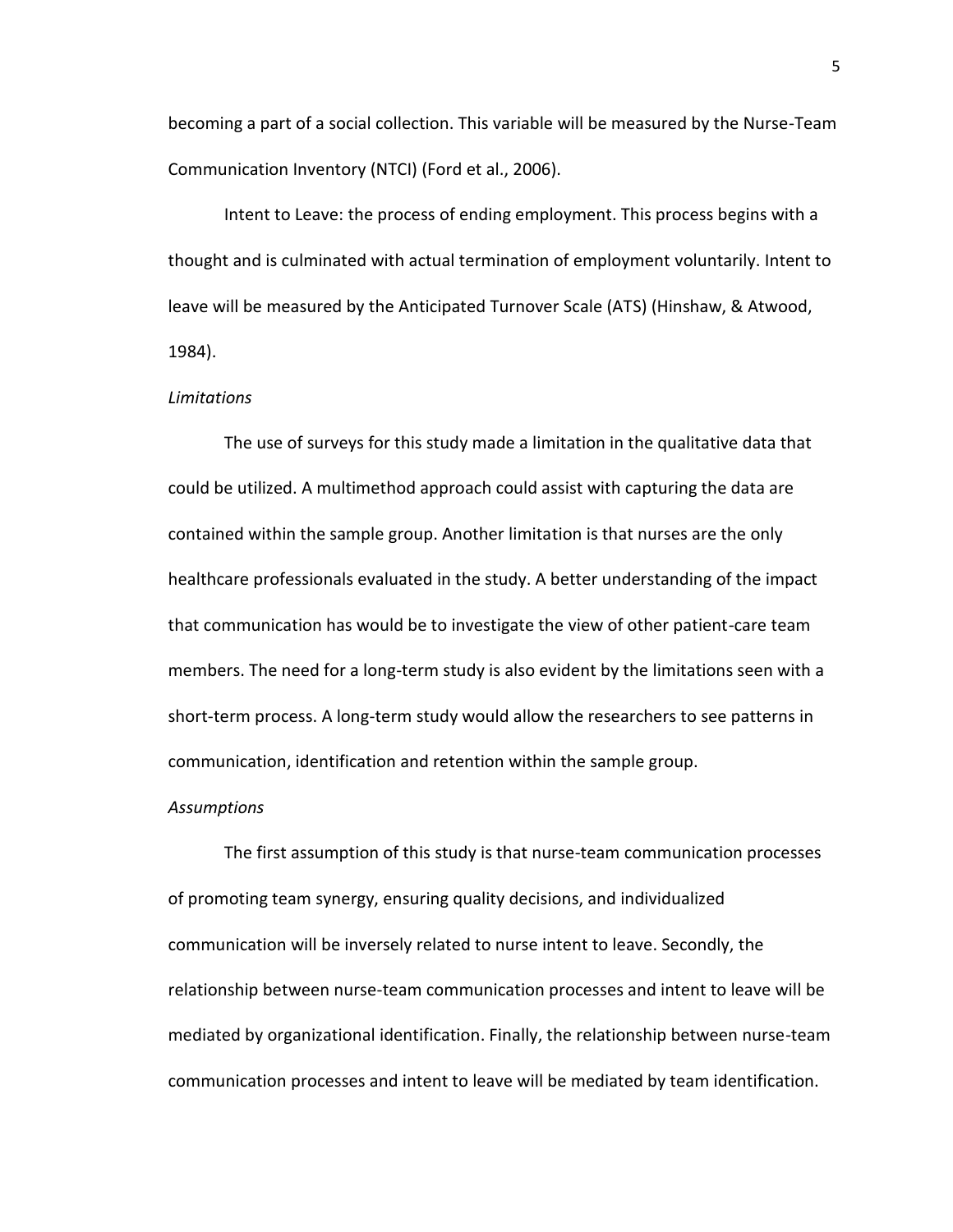# *Summary*

Various studies have determined that interaction between a nurse and her supervisor and peers are indicative to the nurse's intent to leave the organization. However, a focus specifically relating to communication has not been fully explored. The fact that the intention to leave an organization is strongly related to actually leaving a position provides the premise for understanding how communication impacts a nurse's decision to leave the healthcare organization that she is employed at. Use of the Nurse-Team Communication Inventory (NTCI) and the Anticipated Turnover Scale (ATS) will provide a great deal of assistance to this study in providing a better understanding of the nurse's intent to leave her place of employment (Hinshaw & Atwood, 1984).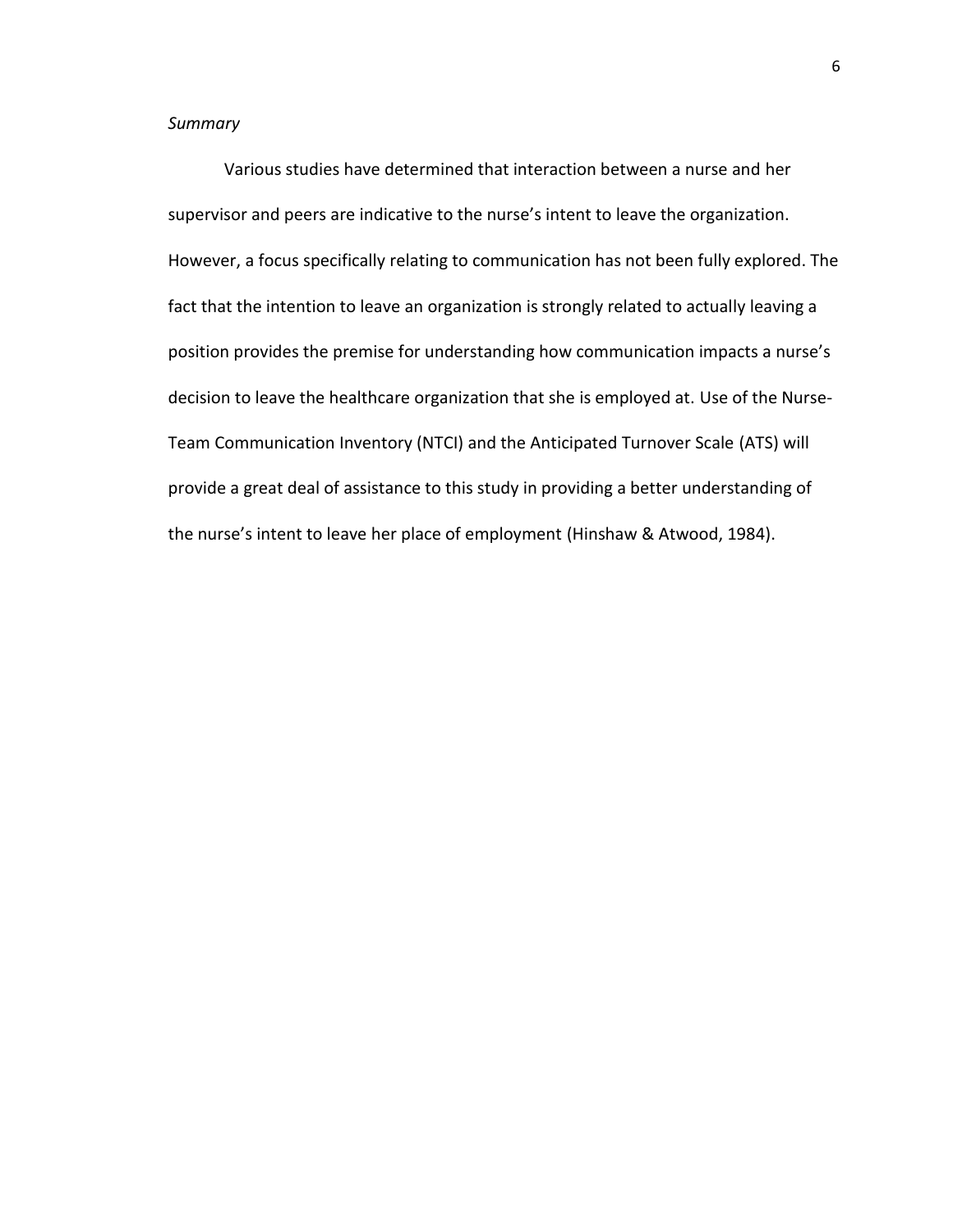### Chapter II

## Literature Review

Healthcare organizations are faced with a tremendous task. They must have and maintain high quality professionals to provide care for the patients they serve. The cost demands associated with nurse turnover can be crippling to healthcare facilities.

Understanding what causes nurses to leave the job can aid these organizations in implementation of strategies to maintain employment with high quality individuals.

Nursing turnover and turnover intention is of considerable concern within the healthcare profession. The fact that nursing turnover affects patient safety and health outcomes was a primary contributing factor for Beecroft, Dorey, and Wenten (2008) to conduct a study to determine the relationship between new nurses turnover intent with individual characteristics, work environment variables and organizational factors. In addition, the study also compared the new nurse turnover intention with the actual turnover rate within 18 months of employment (Beecroft et al., 2008).

This study took place in six not-for-profit hospital is Los Angeles, California. The survey was asked to be completed at the completion of a standardized nursing residency by 889 new graduate nurses who worked in pediatrics. Completion of the questionnaire was an expectation to complete the residency, therefore no one asked to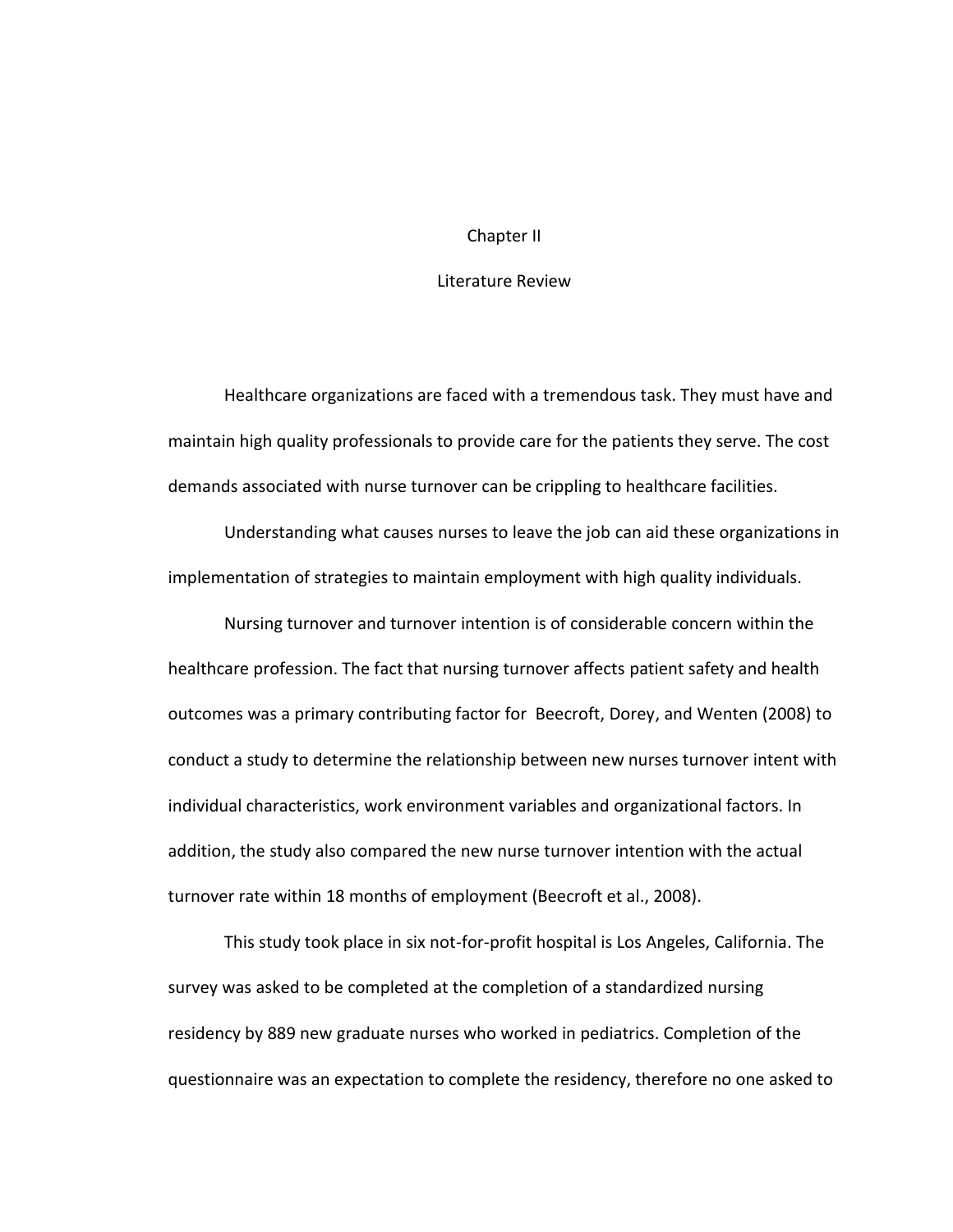be excluded from participation. Beecroft et al. (2008) provided the following data about the respondents: more than half of the respondents were 23-30 years of age (56%) and had a baccalaureate degree or higher (57%); 72% had previous experience in healthcare and 88% were assigned to their first choice of nursing unit.

Individual characteristics were collected on a demographics form that was specifically developed for this study; this information consisted of age, educational level, prior work experience and choice of work area. Individual skills competency was measured by the *Skills Competency Self-Confidence Survey*. This self-rating tool contains 76 items that include generic skills required by the pediatric registered nurse. Work environment variables of the study were measured by the *Conditions for Work Effectiveness Questionnaire (CWE), Schutzenhofer Professional Nursing Autonomy Scale (PNA)* and *Clinical Decision-Making Scale (CDM).* The *CWE* addressed specific organizational factors that influence work behaviors such as opportunity, job activities, coaching and support were evaluated by the respondents and identified as either "have" or "like". The *PNA scale* described clinical situations in which the nurse must act autonomously. The *CDM* contained 33 statements about decision-making within the clinical setting. The answers were based on what the respondent was doing at the time. The organizational factors were measured using the *Leader Empowerment Behaviors Scale (LEB) Group Cohesion Scale (GC) and Organizational Commitment Questionnaire (OC).* The *LEB* contained 16 items that were used to evaluate empowerment, which a higher scores indicating higher levels of empowerment. The *GC* evaluated the respondent's opinion about the nursing staff which they worked with; primary focus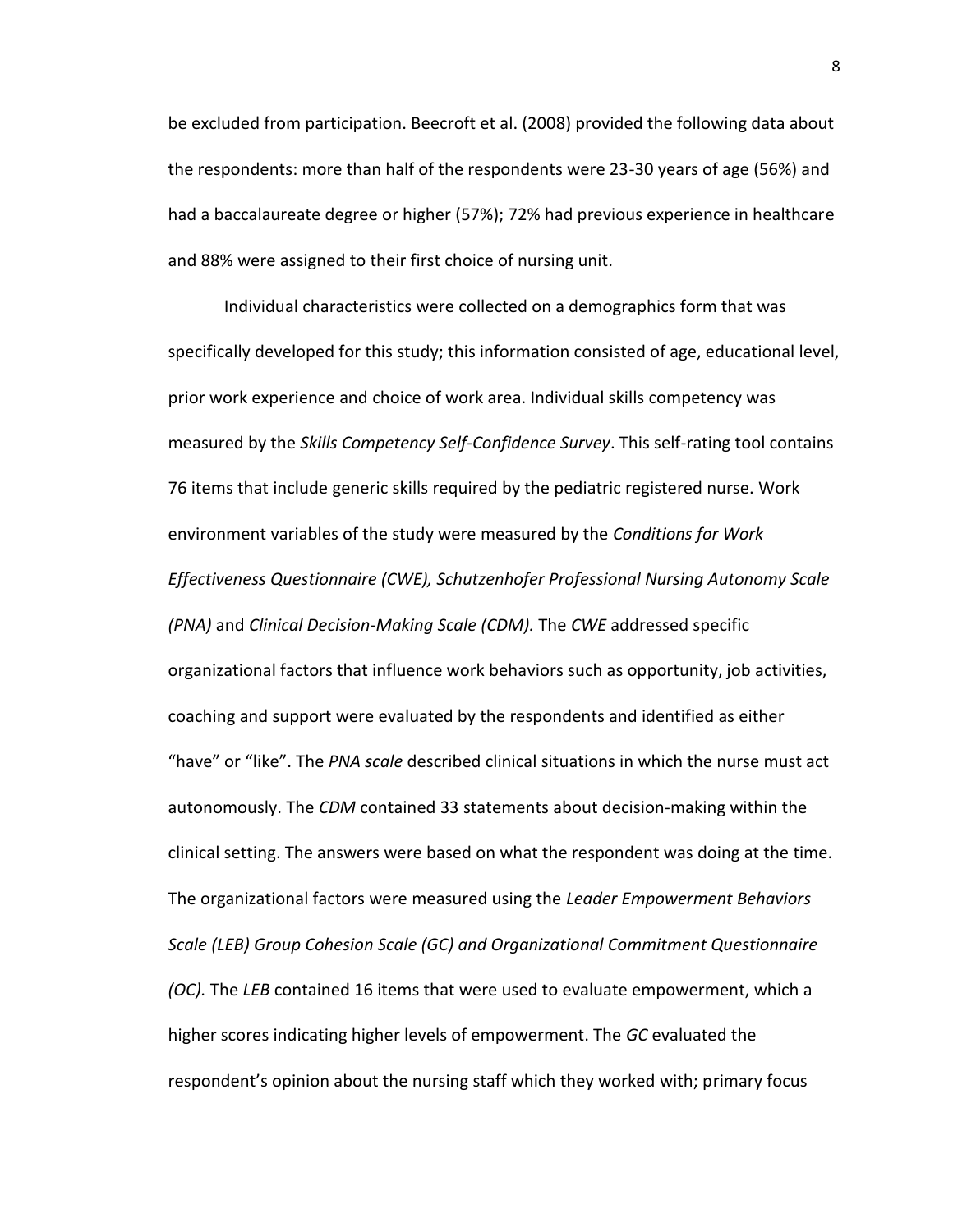was on productivity, efficiency, morale, personal feelings, belongingness and working together. The turnover intention was evaluated by a single question that was rated on a scale of one to seven, with one representing not at all and seven representing I sure do to the question of 'Do you plan to leave this facility within the next year?' Actual turnover was defined as a voluntary termination of employment at the hospital and length of tenure was defined as the number of months from hire date to termination date. All instruments except the *Skills Competency Self-Confidence Survey* were published tools with established reliability and validity (Beecroft et al., 2008).

The findings from this study indicated that younger respondents were more likely to indicate turnover intentions. Respondents with a higher level of education or did not receive their first choice of nursing units to work on were also more likely to indicate turnover intention. Individuals who rated themselves lower on both skills selfconfidence also indicated turnover intentions. Older respondents (>30) were 4-5 times more likely to be in the turnover intention group if there first choice of unit was not given to them. Work environment and organizational characteristics, when higher scores were noted, the new nurse was less likely to be in the turnover intention group. This study did show that older nurses may be more likely than younger nurses to resign when their goals are not on track. Another interesting fact determined from this study was that a facilitated residency may not guarantee perceived confidence in competency for all participants in the program. Lower scores for enjoyment in one's job also contributed to turnover intention. Further analysis needs to be completed to determine what factors were actually contributory in the reduction in enjoyment for the new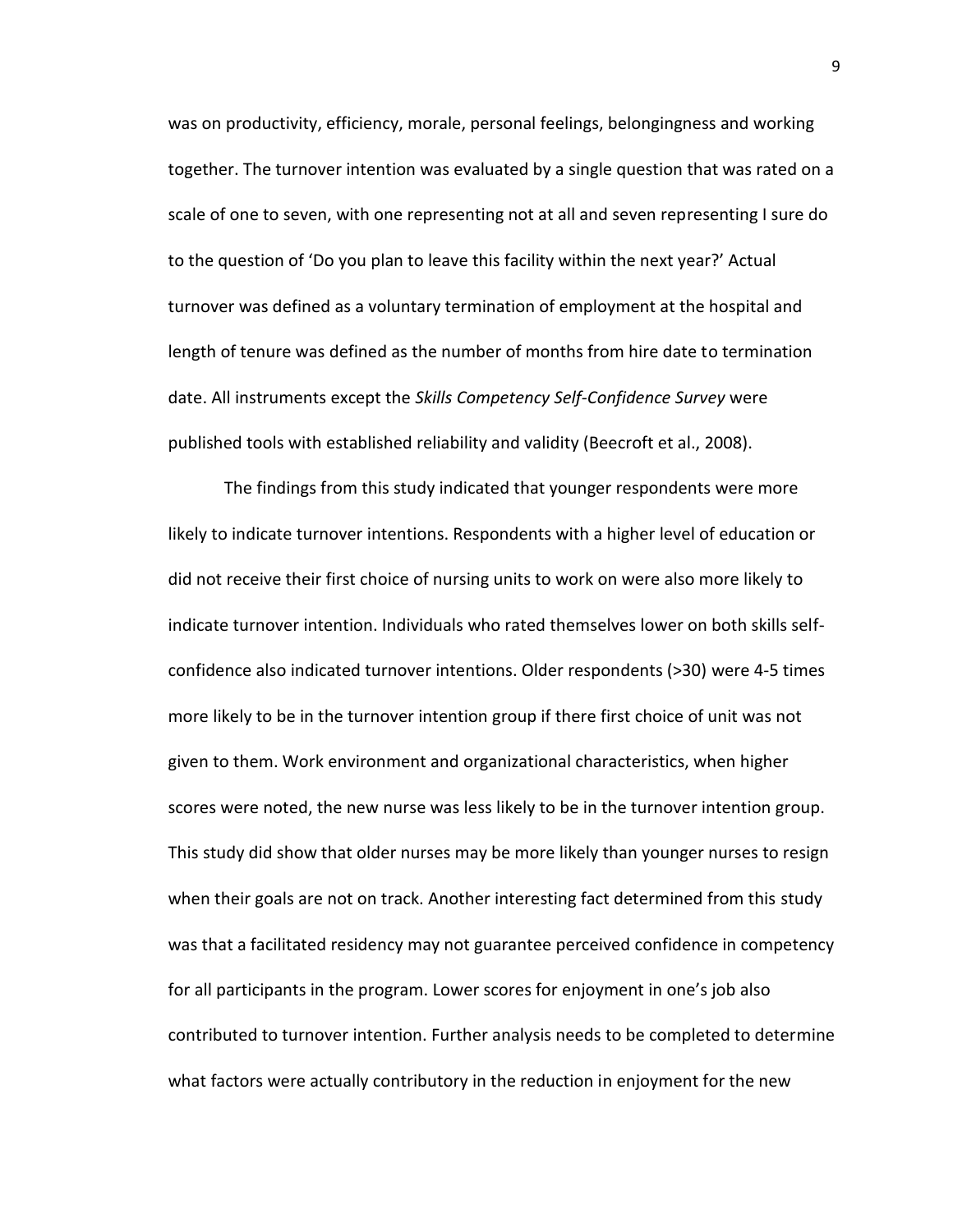graduates in this study. This study also found that personal feelings about the work group were just as important as seeking social support and enjoyment in one's job. This study was unable to determine that empowerment did or did not contribute to turnover intention, prior studies suggest that empowerment does influence job satisfaction and therefore further investigation would be warranted in this area (Beecroft et al., 2008).

Beecroft et al. (2008) concluded three primary points from the study. First, that when new graduate nurses are satisfied with their jobs and pay and feel committed to the organization, the odds of turnover intention decrease. Second, increased seeking social support to cope with the transition from student to competent registered nurse is related to turnover intent. Finally, older graduates are four to five times more likely to have turnover intent if they do not get their ward of choice.

Nurse turnover is costly to any healthcare organization. The nursing shortage combined with the high cost of nurse replacement has caused an examination of work environment. Baernholdt and Mark (2009) conducted a study to determine whether there are differences in hospital and nursing unit characteristics, the nurse work environment, job satisfaction, and turnover rate between rural and urban nursing units (Baerholdt & Mark, 2009). The difference in number of beds, availability of technology, nurse to patient ratio and level of nurse education implies that a difference may also be present between urban and rural hospitals in regards to work environment, job satisfaction and turnover rates (Baernholdt & Mark, 2009).

The study by Baernholdt & Mark (2009) included 194 nursing units from 22 rural hospitals containing 99 to 450 beds and 75 urban hospitals with the same number of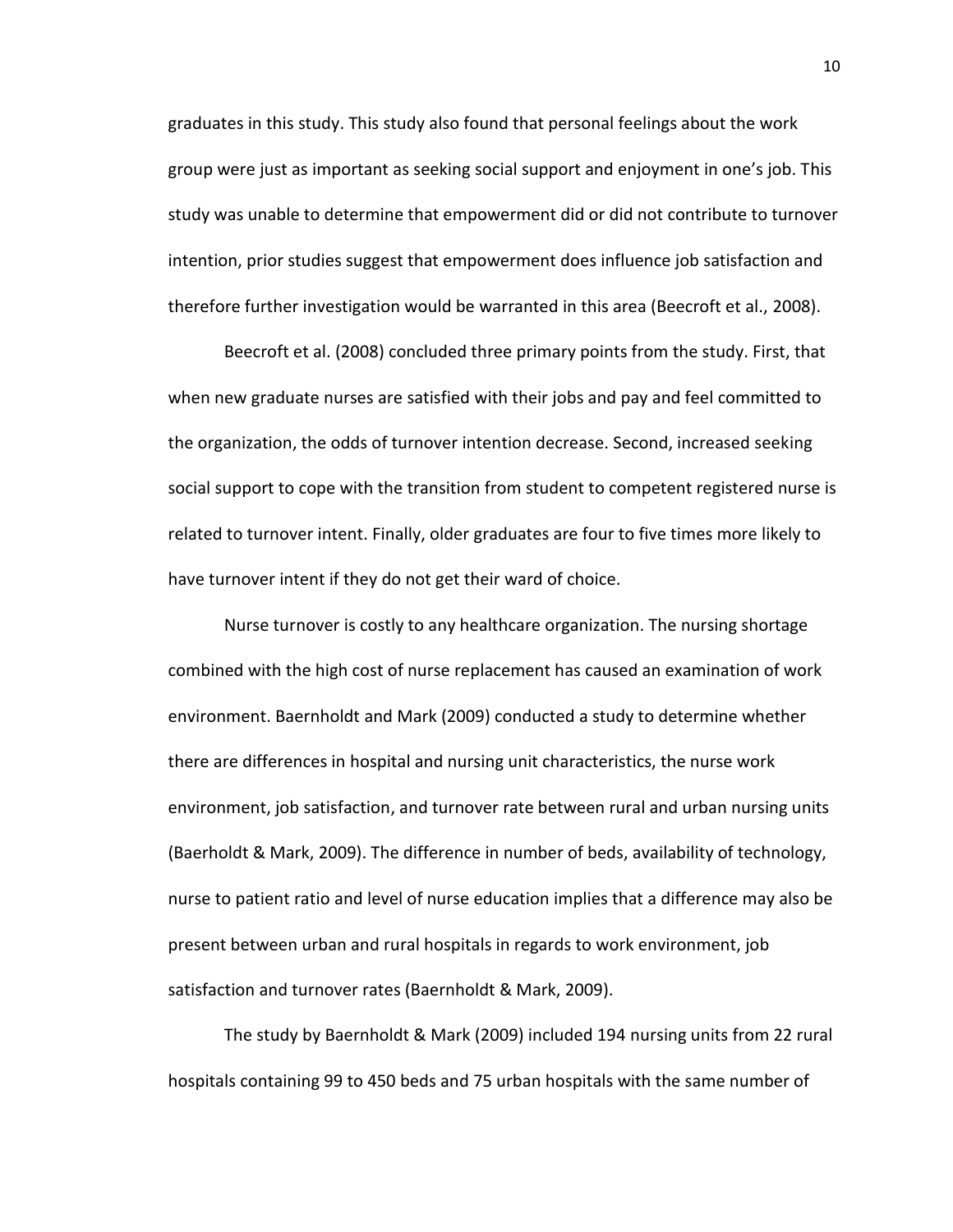beds. To be designated a rural hospital, the American Hospital Association's definition was used, which is a location in a non-metropolitan statistical area (area with <50,000 population). Hospital characteristics were based upon size, technological complexity, member of integrated network and magnet status. RNs who participated had to work more than 20 hours a week in direct patient care and had to have worked on the unit for more than three months. Participants received incentives to participate in the form of individual and unit prizes (Baernholdt & Mark, 2009).

The rural hospitals were further divided into size categories of 99-199, 200-299 and 300-450 beds. A weighted number was used to measure the technological complexity services using the 16 high technological points on the Saidin Index. Magnet status was determined on existing or pursuant magnet accreditation. The characteristics of the nursing unit were based on size, work complexity, availability of support services and safety climate. The number of beds on the unit determined the size. A seven-item scale that asked nurses whether physicians' orders were changed frequently and whether the unit had a high number of transfers and admissions was the criteria to determine work complexity. A checklist of 21 possible support services was used to determine the availability of support services. Possible responses included available, not available or inconsistently available. Zohar's safety climate measure and the Error Orientation Scale were used to measure safety climate. This 25-item scale measures incentives for nurses to follow safety guidelines. The nurse work environment consisted of the number of RNs compared to the number of nursing staff on the unit; unfilled nursing positions compared to the budgeted number of nursing positions; the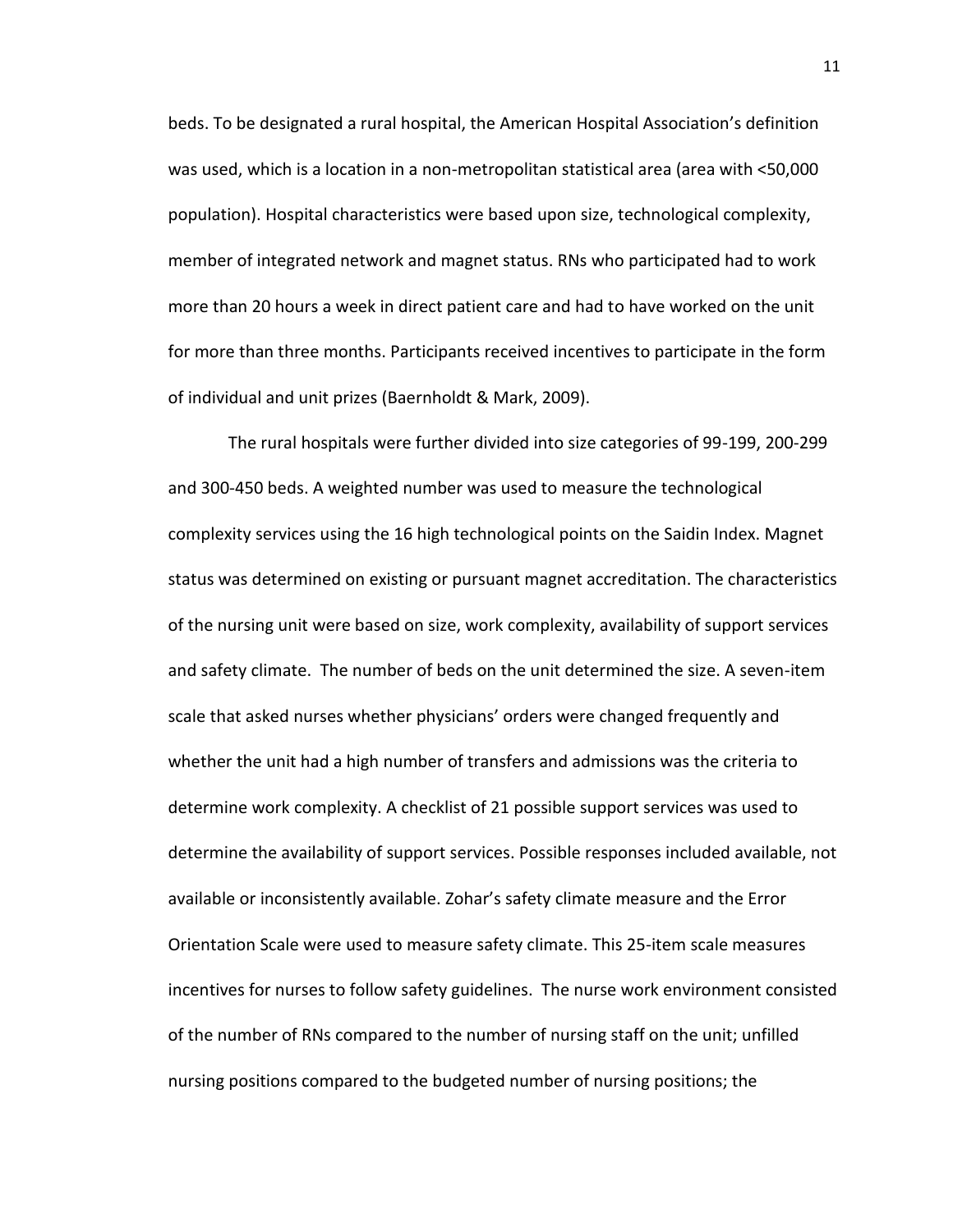percentage of RNs with baccalaureate or higher degree; the number of years working as an RN in direct patient care; and an eight-item scale for nurses to rate their level of expertise. Additionally, the nurse work environment looked at commitment to care through the utilization of an eight-item scale evaluating the level to which nurses on the unit felt responsible for care. The two nursing outcomes that were evaluated were job satisfaction and nurse turnover. A 27- item organizational job satisfaction scale was used to measure job satisfaction and ending employment during a 6-month period divided by the average number of RNs on the unit for that period was the process for determining nurse turnover. Internal consistency reliability for scales was evaluated using Cronbach's alpha (Baernholdt & Mark, 2009).

The overall response rate for this study by Baenholdt and Mark (2009) was 62%. The findings of the study in each category are further outlines. In the hospital characteristic portion, fewer rural hospitals were represented and those represented had significantly lower technological equipment and procedures associated with the technology utilized. The characteristics of the nursing unit compared four components of the two different hospitals. The finding that was different between the two was that rural hospitals had significantly smaller units. Work complexity, availability of support service and safety climate was parallel between the groups. Three variables that differed significantly regarding nurse work environment was that the amount of registered nurses was lower in rural hospitals. Of these registered nurses, there was a notable lower amount with baccalaureate or higher degrees. Finally, rural hospitals had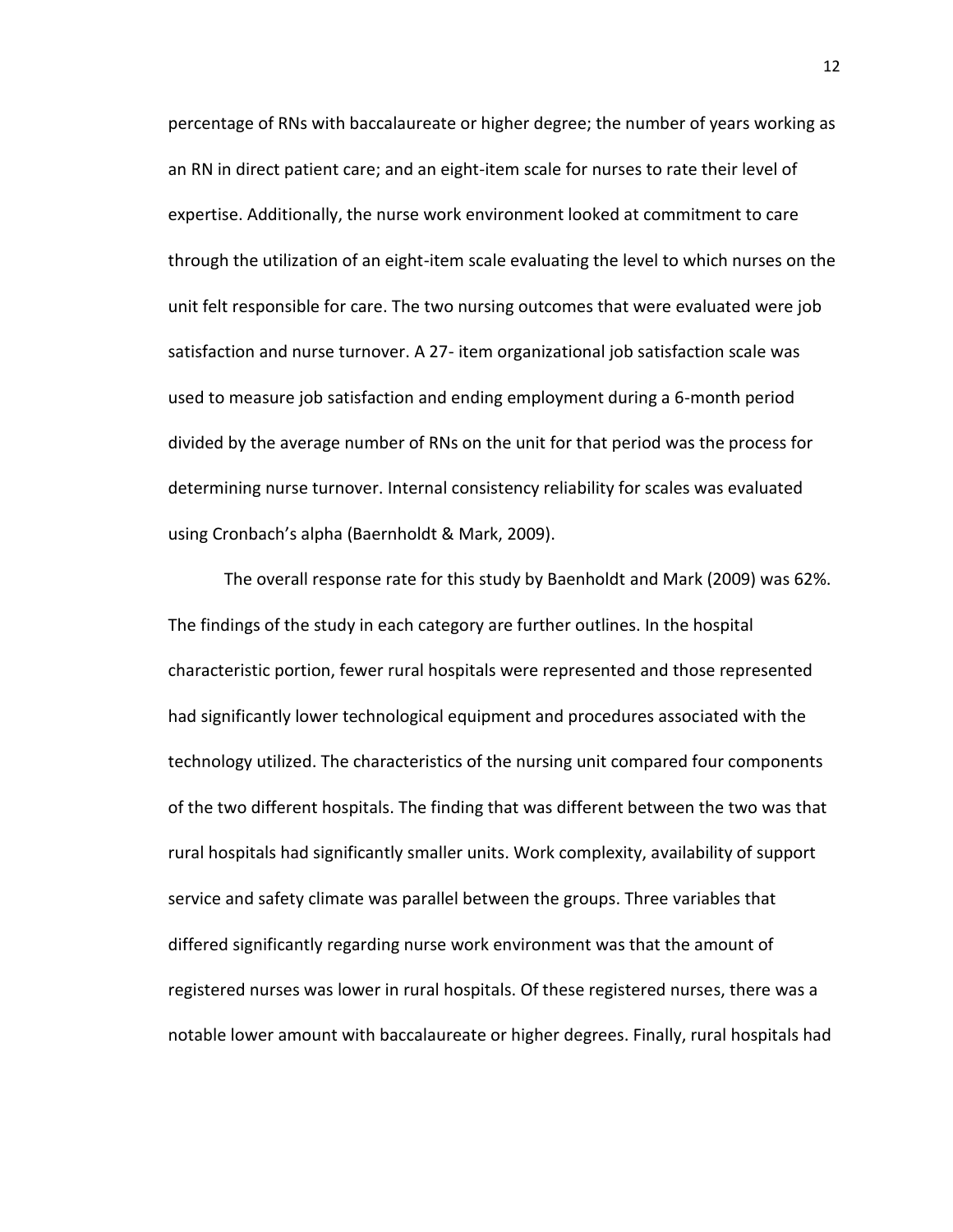significantly lower vacancy rates. Experience, expertise and commitment to care by the registered nurses was almost identical between the two groups.

Baenholdt and Mark (2009) found through this study that although there were several areas of difference between the rural and urban hospital, nurse job satisfaction and turnover rates were not connected to the location of the hospital. Although unit size was diverse, this also had no impact on job satisfaction and turnover rate. Increased work complexity and vacancy rate were associated with higher turnover rate just as autonomy and higher commitment to care was found to boost job satisfaction.

The high cost of healthcare has caused a need for an evaluation of staff reduction and structural redesign. It is imperative that administration determines a way to meet the quality aspect of the health profession while maintaining staff morale. Job satisfaction is one component determined to influence nurse turnover. Tsai and Wu (2010) evaluated organizational citizenship behavior in correlation to nurse turnover intent.

Organizational citizenship behavior is characterized by an individual's voluntary involvement of going above and beyond the job description to influence an organization's value (Tsai & Wu, 2010). In the study conducted by Tsai and Wu (2010), an evaluation was conducted to investigate the relationship between organizational citizenship behavior, job satisfaction and turnover intent; as well as, evaluating the impact of demographics on organization citizenship behavior, job satisfaction and turnover intent. Two distinct types of organizational citizenship behavior have been identified. The first type, altruism, is a helping behavior directed toward specific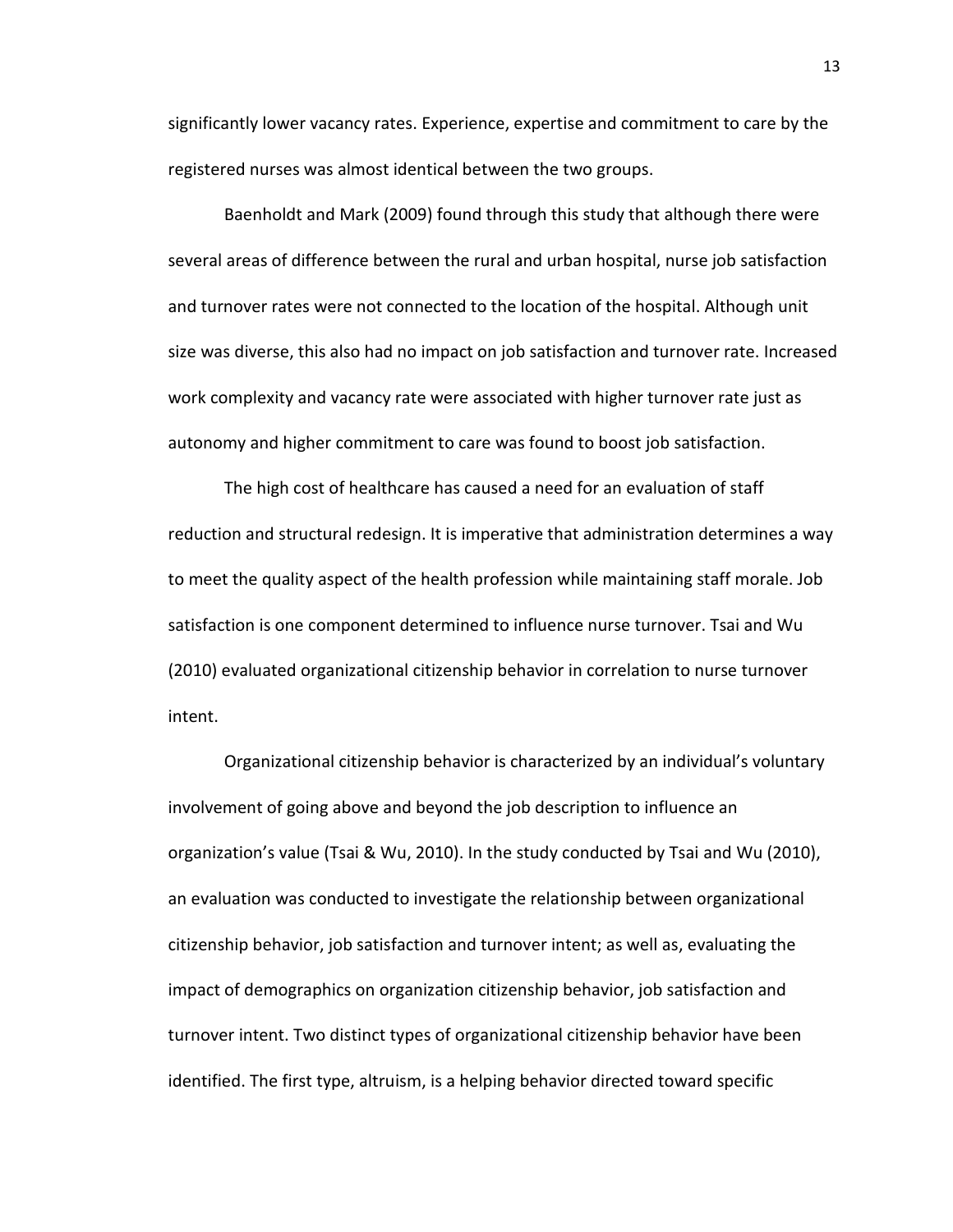persons. While the second is conscientiousness, which is doing what is right and proper for the sake of a system. Job satisfaction, simply stated is how a person feels about their job. Although many facets have been employed to evaluate job satisfaction, a single component of the job may lead to satisfaction or dissatisfaction on the part of the employee. The level of job satisfaction will influence either organizational citizenship behavior or intent to leave the organization. Turnover intention concerns the thoughts of voluntarily leaving an organization. Additional influences on organizational citizenship behavior, job satisfaction and turnover intention have been speculated to be employee's age, gender, demographic and position held in the organization (Tsai & Wu, 2010).

Tsai and Wu (2010) sent out questionnaires to nurses in one medical center, three regional hospitals and seven local hospitals in Taiwan. After review of the completed questionnaires, 79% were found to be completed and valid for use in the study. The job satisfaction component of the questionnaire contained questions regarding job characteristics, salary, leadership and communication. This portion contained 16 questions. The organizational citizenship behavior portion of the questionnaire consisted of eight questions. The turnover intention section contained seven questions. All components utilized a five-point Likert type scale with one representing strongly disagrees and five equaling strongly agree. Reliability and validity was established.

The study conducted by Tsai and Wu (2010) found several points. In the organizational citizenship behavior portion, the highest ranking find was that nurses felt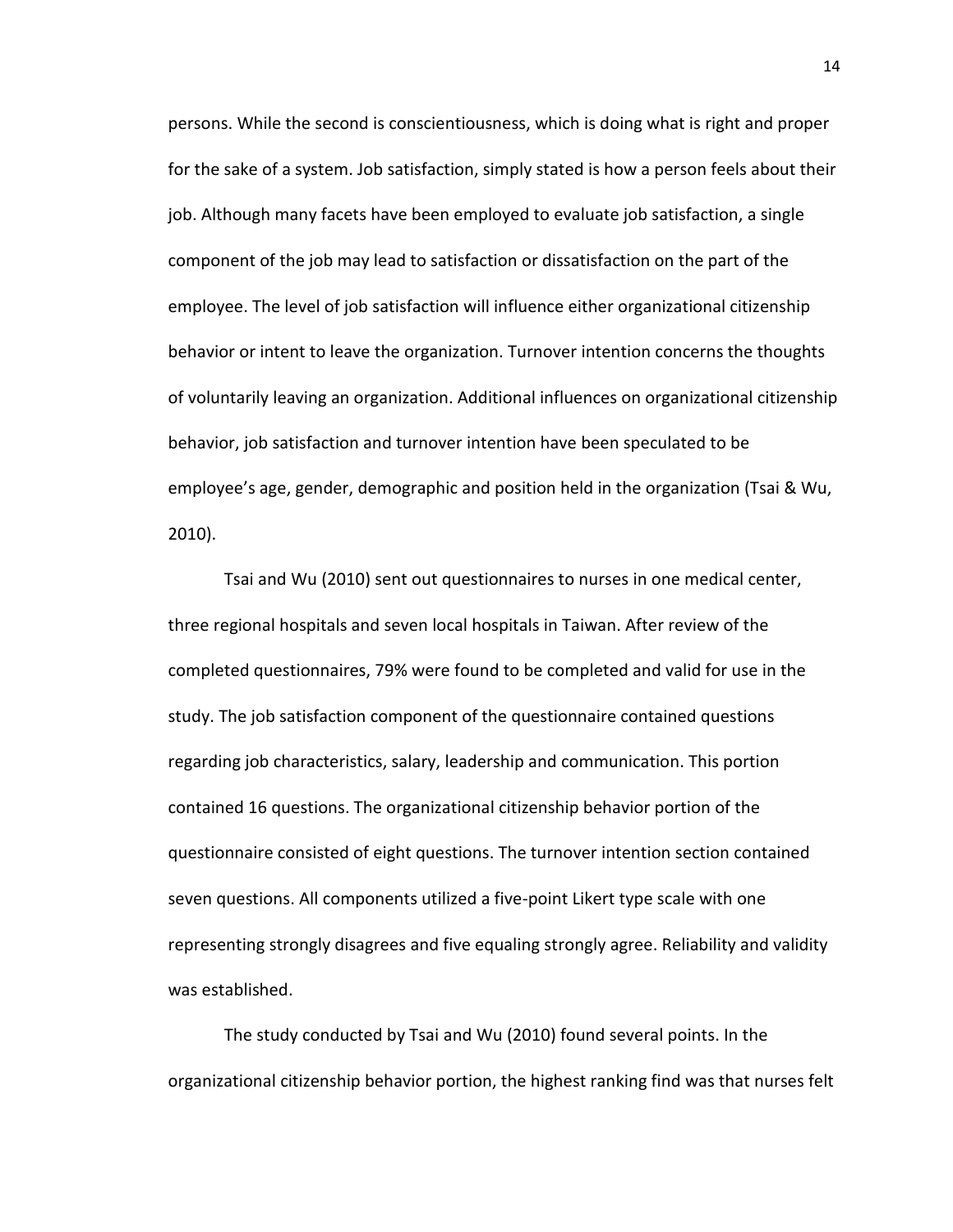an individual's behavior influences peers. The weakest area identified was seeing hospital-wide problems as being the responsibility of individual employees. Work competency was found to be the primary component of job satisfaction and salary was the least influential in job satisfaction. In regard to turnover intention, better working opportunities were the primary reason found to be the intent for leaving an organization. Demographical influences on organizational citizenship behavior were age and the position held within the organization. Age, position and the standards of the hospital were identified as influencing job satisfaction. Nurses in the age range of 31-35 years of age and 36-40 years of age were found to be more satisfied with their job than nurses under the age of 25. Turnover intention was identified more influenced by educational level and position in the organization.

This study has identified some key components for healthcare organizations to take into consideration. Training activities, job enrichment programs and empowerment seminars may be areas for serious consideration regarding job satisfaction. Providing nurses with extensive communication about the vision of the organization, allowing participation in policy planning and goal setting may strength the nurse's organizational citizenship behavior. When job satisfaction and organizational citizenship behavior are strength, turnover intention is likely to be decreased according to the study by Tsai and Wu (2010).

The healthcare industry has recently experienced some changes. These financial changes have caused some organizations to review how to reduce the overall cost of providing services to individuals. Reductions in cost have caused nurses to report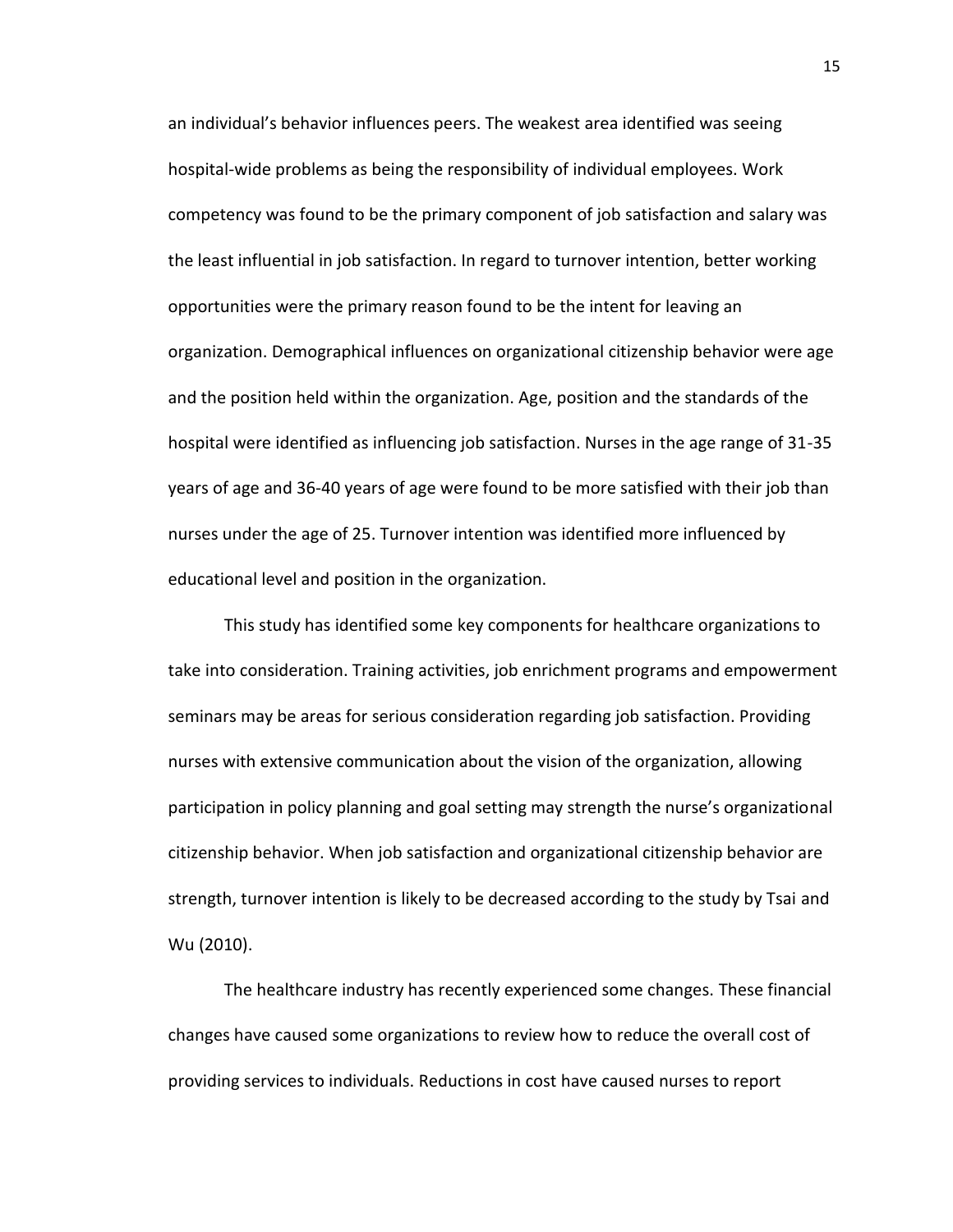difficult working conditions, which have resulted in poor patient, employee and system outcomes. These work conditions can affect retention of new and veteran nurses according to Gormley (2011). The nursing shortage has also contributed to the necessity to determine how to keep nurses within an organization.

Reviewing nurse perception with those of managers' perception of the work environment and quality of care and how the nurses' perception influences intention to leave was the purpose of the study by Gormley (2011). The work environment has been found to influence staff motivation and behavior. If a nurse's view of the organizations atmosphere is different than what the manager's idea is, strategies could them be developed and implemented to retain nurses. Managers and nurses need to be on the same page to make an organization successful and retain the staff that is employed.

Many factors influence the overall organizational climate. Supervisory supports, autonomy, job structure, peer and management interactions are some of these factors. Although poor perception of the work environment can affect the quality of care provided to patients, it can also cause turnover to be high. Gormley (2011) conducted this study in two hospitals in the Midwest region of the USA. One hospital was in an urban area and was a Level 1 trauma center consisting of 650 beds. The other was in a suburban community hospital with 96 beds. Criteria for inclusion in the study were to be employed as a registered nurse either full or part time in acute or ambulatory care. The registered nurse could either be a staff nurse or a manager. Gormley (2011) asked all candidates to complete demographic information and the Perceived Nurse Work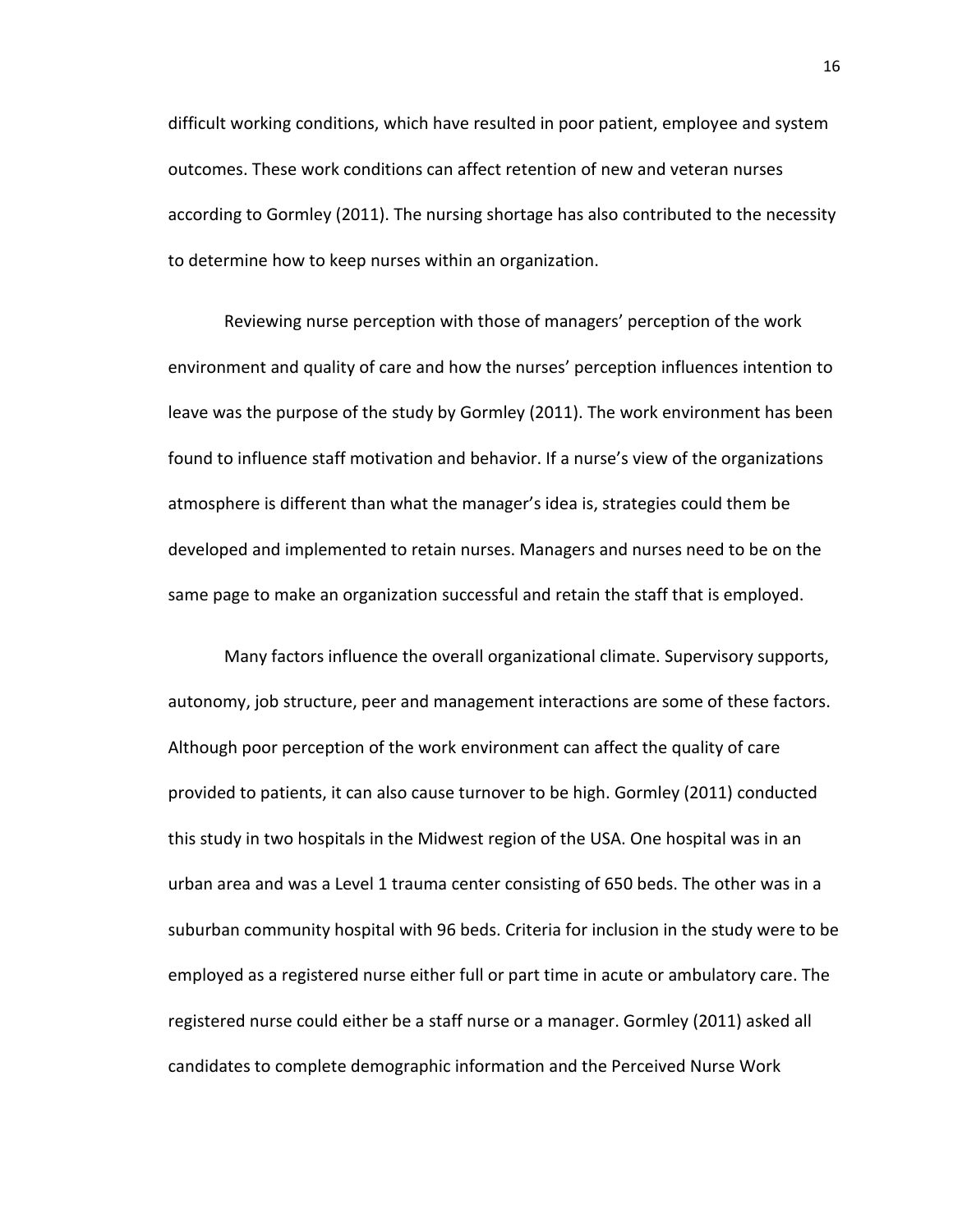Environment Scale (PNWE). Staff nurses were also asked to complete the Anticipated Turnover Scale (ATS). Demographic information gathered included age, gender, marital status, employment status, educational level, type of unit, years of experience, role and inclusion in a union. The PNWE utilized a Likert scale of one to five, with one representing strong disagree and five representing strongly agree, in its seven subscale components. The breakdown of the seven subscale components are as follows: (a) nine items regarding opportunity for advancement, (b) four items on participatory governance, (c) four items regarding unit decision making, (d) six items on nursing management, (e) four items about nurse-physician collaboration,( f) five items evaluating positive scheduling climate and (g) seven items about job enjoyment. The ATS was completed by staff nurses only. Both perception of their job and the quality of care provided to patients was asked. The job perception portion used a scale of one to seven with one representing strongly disagree and seven as strongly agree. Quality of care perception had a 10-point scale with 0 equaling dangerous low, five as safe but not much more and 10 as very high quality. Reliability and validity were established through a Cronbach's evaluation. Compensation of time and a \$10 gift card was provided to the participants.

Demographic information found by Gormley (2011) revealed that of the 336 staff nurses and managers who responded, 88% were staff nurses and 12% were managers. Data of the staff nurses consisted of a range of less than one year to 44 years of experience; 78% worked full time; 82% worked on the acute care unit; 18% were diploma nurses; 36% held associate degrees,;40% had a BSN; 6% were Masters prepared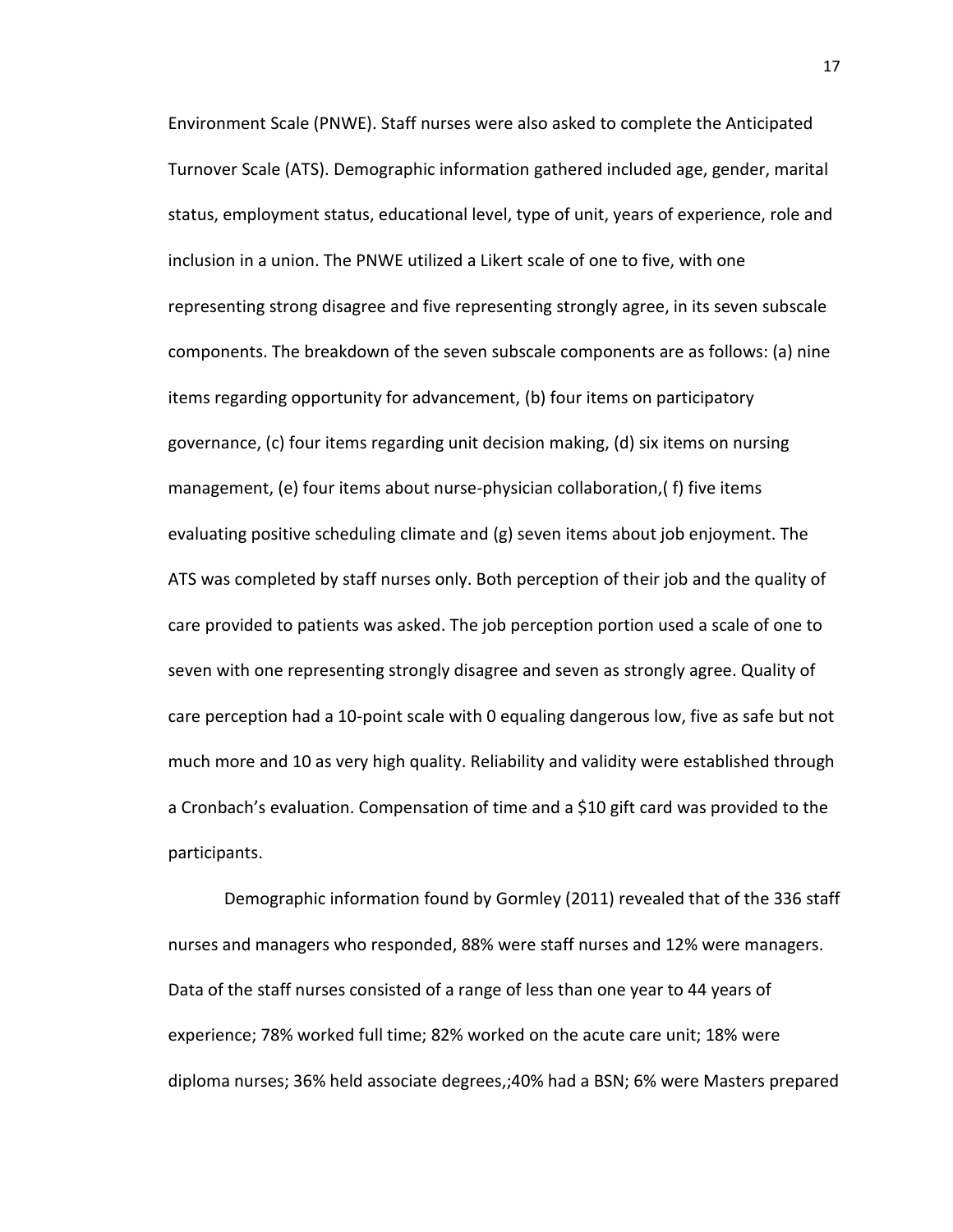and 67% were in a union. Regarding nurse managers, the range of experience was five to 27 years; education was 10% associate degrees; 55% bachelor of science in nursing; 35% masters of science in nursing or higher education level; and all managers worked full time and 90% in acute care.

This study by Gormley (2011) found that nurse managers and staff nurses had different perceptions of the work environment. The work environment was viewed as more positive by nurse managers than staff nurses and the ideas of issues of importance was seen differently by those managing the unit and those working the unit. Perceptions by staff nurses regarding nursing management, job satisfaction and quality of care were indicative of anticipated turnover. Gormley's (2011) study did find that all perceptions regarding quality of care delivered to the patient was directly related to the perception of the organization as a whole.

Utilization of these findings by Gormley (2011) can be instrumental for healthcare organizations. Since nurses and their immediate supervisor do not see the work environment similarly, staff nurses could be more likely to leave the organization. Perceptions of area of importance viewed by staff nurses are those of professional growth and engagement in work. Organizations that develop an environment of autonomy, participation in hospital governance and policy and procedure development by staff nurses, with the support and encouragement of nurse managers, are more likely to retain the nurses employed in the organization and ensure that quality of care is a priority.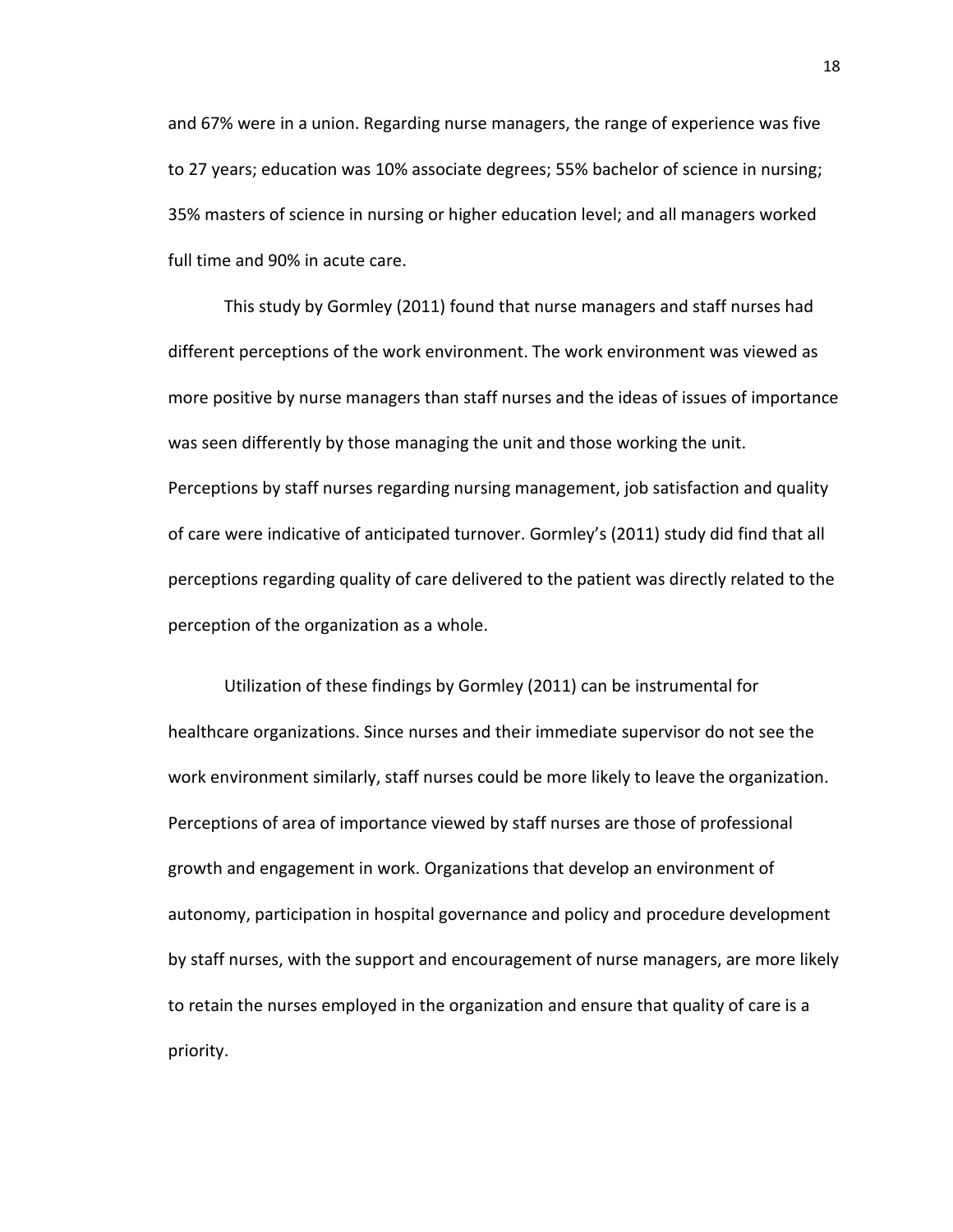The ability to anticipate turnover before it occurs would be an asset to healthcare organizations in decreasing the cost associated with registered nurse turnover. In addition to the cost associated with nurse turnover, there was a reduction in the number of nurses available within a healthcare organization to provide essential patient care when turnover occurs. The effects of turnover on existing nurses remaining with the healthcare facility are increased workload, burnout, job dissatisfaction and may ultimately cause them to leave the organization too. Barlow and Zangaro (2010) estimate the financial cost of turnover to range from \$82,000 to \$88,000 for each registered nurse hired. It is essential to find a way to determine nursing turnover before it occurs.

"The Anticipated Turnover Scale (ATS) is an instrument which has been used in research with a variety of nursing personnel to measure anticipated turnover" (Barlow & Zangaro, 2010, p. 863). Barlow and Zangaro (2010) study wanted to determine the consistency of the reliability estimates and evidence of construct validity of the ATS scores across studies in the United States from the registered nurses samples. Anticipated turnover was defined as "the degree to which a staff member thins or is of the option that she will voluntarily terminate her or his present position" (Barlow & Zangaro, 2010, p. 864). The ATS is a 12-item, Likert-type scale that ranges from one to seven with seven representing strongly agree to one representing strongly disagrees; the lower the score, the less likely the intent to leave. The test is easy to use, administer and to read. The total time to complete the ATS is approximately five minutes.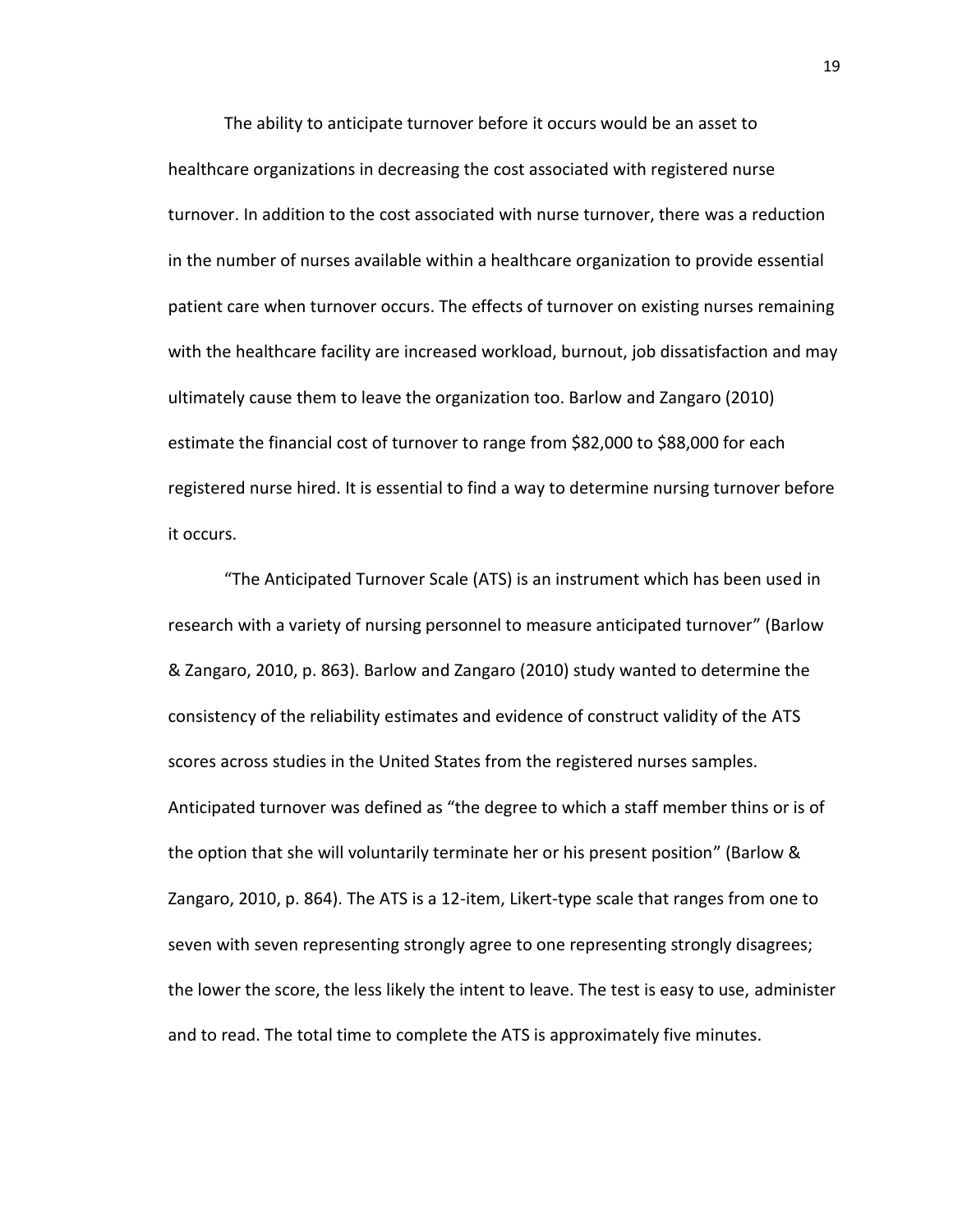Barlow and Zangaro (2010) utilize computerized databases, contacting researchers through email and consulted experts to locate empirical studies that had utilized the ATS. Criteria for the study to be utilized in Barlow and Zangaro (2010) study were it had to be written in English, had to incorporate the use of the ATS within the study and was published from 1984 to 2008. Keywords were utilized in the database search: registered nurse, nurse turnover, anticipated turnover and Anticipated Turnover Scale. After reviewing the information, 12 studies were found to meet the criteria. The 12 studies consisted of five articles, five dissertations, one pilot study, and one unpublished research study. Quality was a key component in order to evaluate the impact on effect size estimates. Each study was rated for quality. Comprehensive Meta-Analysis was the program used to analyze the data. Of the 12 studies meeting criteria, nine received an overall high quality rating; three received a moderate overall quality rating. Eight studies were conducted during the  $21^{st}$  century and four during the  $20^{th}$ century. Analysis of the 12 studies revealed that validity and reliability of the ATS had been established.

Based on the study findings by Barlow and Zangaro (2010), the Anticipated Turnover Scale was a valid and reliable instrument that can be utilized by the healthcare organization management to anticipate turnover before it happens. Effective retention strategies can be implemented based on data to reduce turnover.

The demand for registered nurses in the United States is expected to exceed the supply by nearly 30% by 2020 (Rondeau, Williams, & Wager, 2009). In addition to an overall shortage of registered nurses, 41% of these vital individuals are dissatisfied with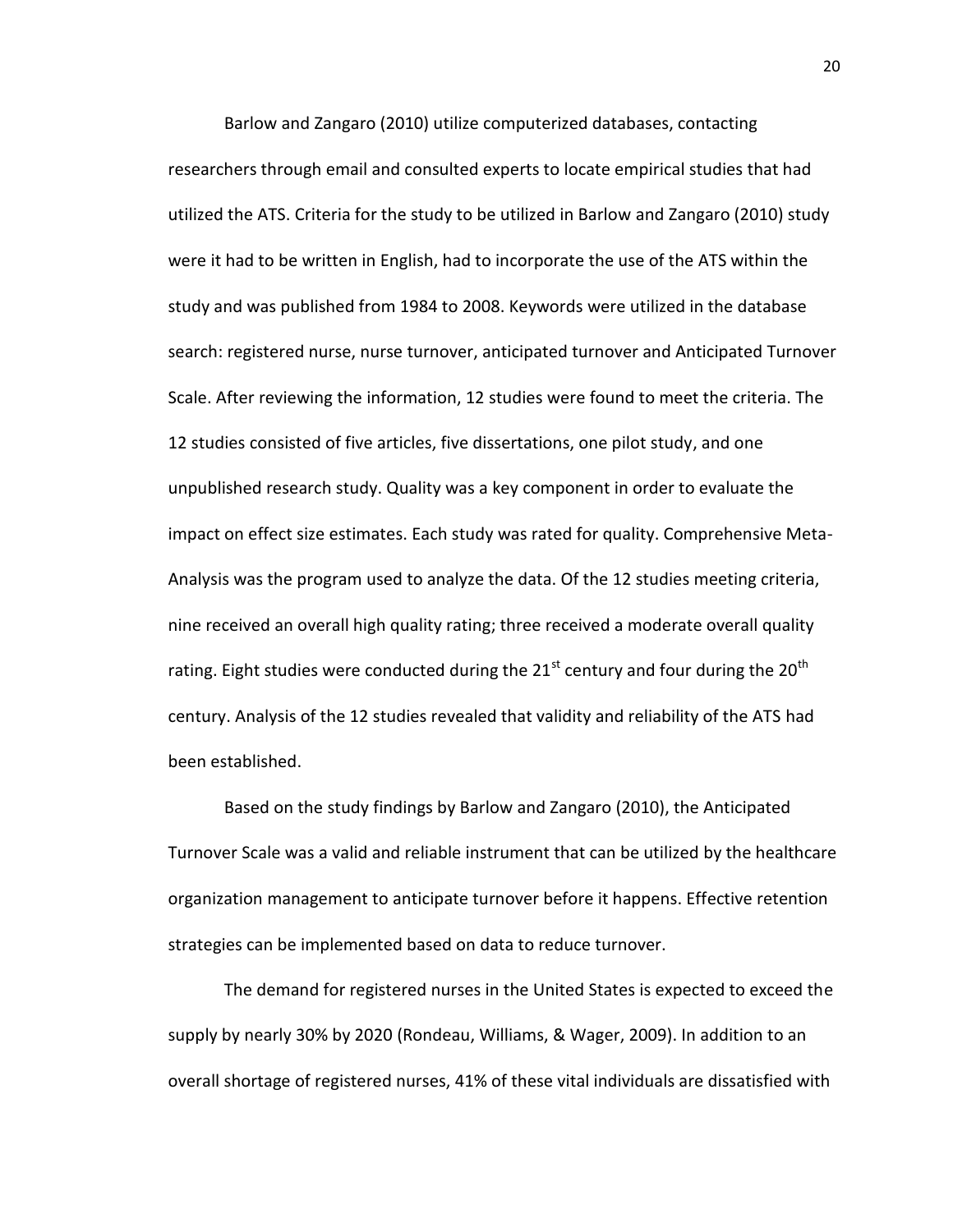their job and 22% plan to leave their job within a year. The financial impact to healthcare organizations to replace these nurses can range from \$10,000 to \$60,000 per nurse. In addition to the financial impact, turnover raises the workload for existing nurses which negatively affects morale and overall well-being.

Rondeau et al. (2009) conducted a study to determine if the greater the nursing human capital in an organization would decrease the rate of turnover and if a greater investment in nursing training within an organization would decrease the turnover rate. Based on the Human Capital Theory, employees are viewed as investments and assets within an organization. Human capital is further defined as "the knowledge that individuals acquire during their lifetime and use to produce goods, services or ideas in market or non-market circumstances" (Rondeau et al., 2009 p.745). This investment in individuals is believed to inspire a sense of goodwill and commitment to an organization leading to a less likelihood of quitting. Professional development through training is also felt to increase job satisfaction.

In the study by Rondeau et al. (2009), questionnaires were sent to hospitals and long term care facilities in Canada that had over 25 approved beds. Participation was voluntary and confidential. An overall response rate of 32.3% was determined. 232 responses were from acute, chronic or rehabilitative hospitals and 473 responses were from long-term care facilities and nursing homes. Nursing turnover was assessed by utilization of the annual registered nurse turnover rate in four categories: little or no turnover, little registered nurse turnover, moderate registered nurse turnover, and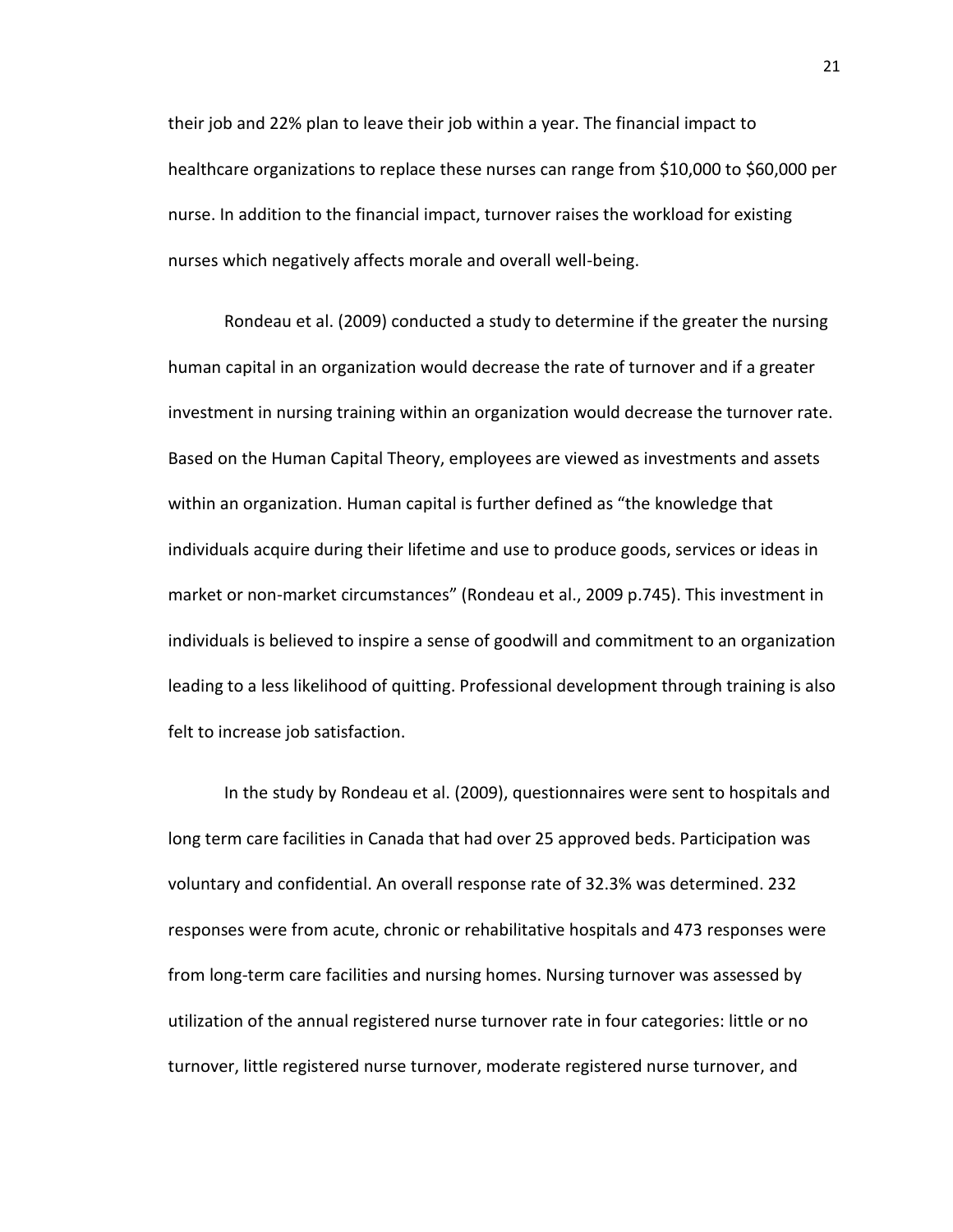heavy registered nurse turnover. The focus was aimed at voluntary movement within the organization. Ten areas were utilized to determine nurse training and development utilizing a four point scale ranging from one equaling no nursing staff receiving the training to four equaling all nursing staff received the training in the areas of workplace safety training, clinical skills training, personal computer training, quality improvement skills training, team effectiveness training, cross-training, management skills training, diversity sensitivity training, customer service training, and literacy training. These measurements were to provide an indication of the investment made by the organization in the human capital component. Reliability and validity were established utilizing sequential regression analysis.

Although two-thirds of the established respondents were classified as long-term care facilities, hospitals generally reported a slightly higher turnover rate (Rondeau et al., 2009). Both organizations had a majority of nursing staff receive training in workplace safety and clinical skills. Only a few organizations were found to offer customer service and literacy training. This study further substantiate that when an organization invest in the training and development of registered nurses in the area of human resources, organizational commitment is more likely to occur and a reduction in voluntary turnover is expected. An additional finding from this study demonstrated that responsible recruiting practices needs to be balanced with human capital development in regards to registered nurse retention perspectives. As nursing personnel determine that the healthcare organization that employees them is focused on learning opportunities, the organization is viewed as a meaningful environment for growth.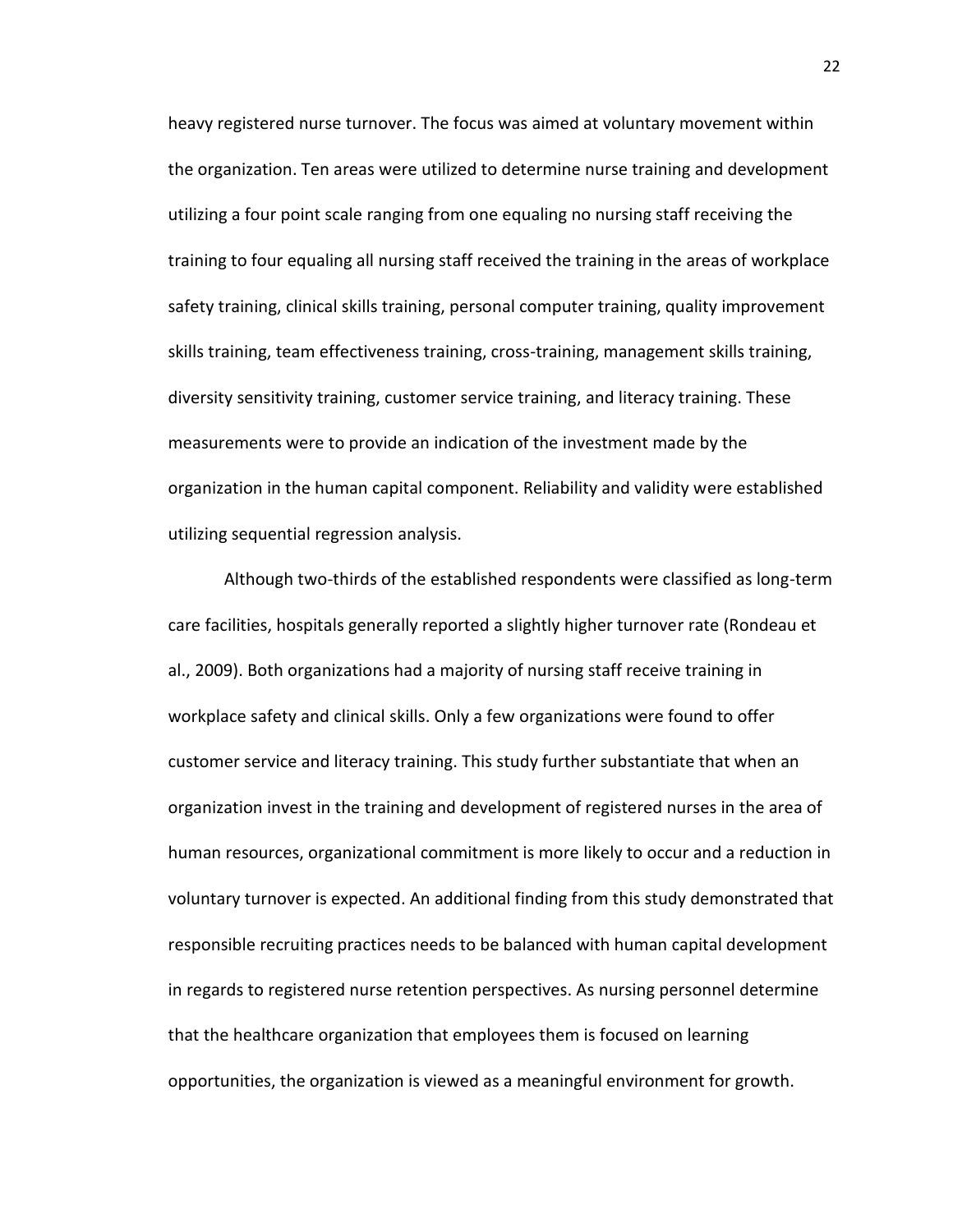In an effort to control healthcare cost, inadvertent cuts in human capital investment by cutting training and skills development is more likely to cause a greater cost to the organization by registered nurse turnover rates increasing. Rondeau et al. (2009) show through the study that the investment in human capital skills development and training is one of the best investments a healthcare organization can make in maintaining or even increasing the nursing workforce.

The high cost associated with registered nurse turnover is a great concern for healthcare organizations. Kovner, Brewer, Greene, and Fairchild (2009) estimated the cost to healthcare organizations to hire, orient and pay covering nurses for a nurse leaving the position is 1.2 to 1.3 times an annual registered nurses salary. This can account for up to 5% of a hospitals yearly budget.

Criteria for the study conducted by Kovner et al. (2009) was a registered nurse who passed the National Council Licensure Examination between September 2004 and August 2005 and had not worked in a foreign country as a registered nurse before receiving licensure. Names of these registered nurses were obtained from 34 states and the District of Columbia. Representation came from 51 metropolitan areas and nine non-metropolitan areas. The survey yielded a 58% response rate. After reviewing the respondents' information, a sample size of 1,933 was obtained.

Kovner et al. (2009) found through the study they conducted that several characteristics are significant in predicting job satisfaction, organizational commitment and intent to stay over and above work attitudes. Ethnicity and gender were the two key components identified with job satisfaction. Patient load, mandatory overtime, shift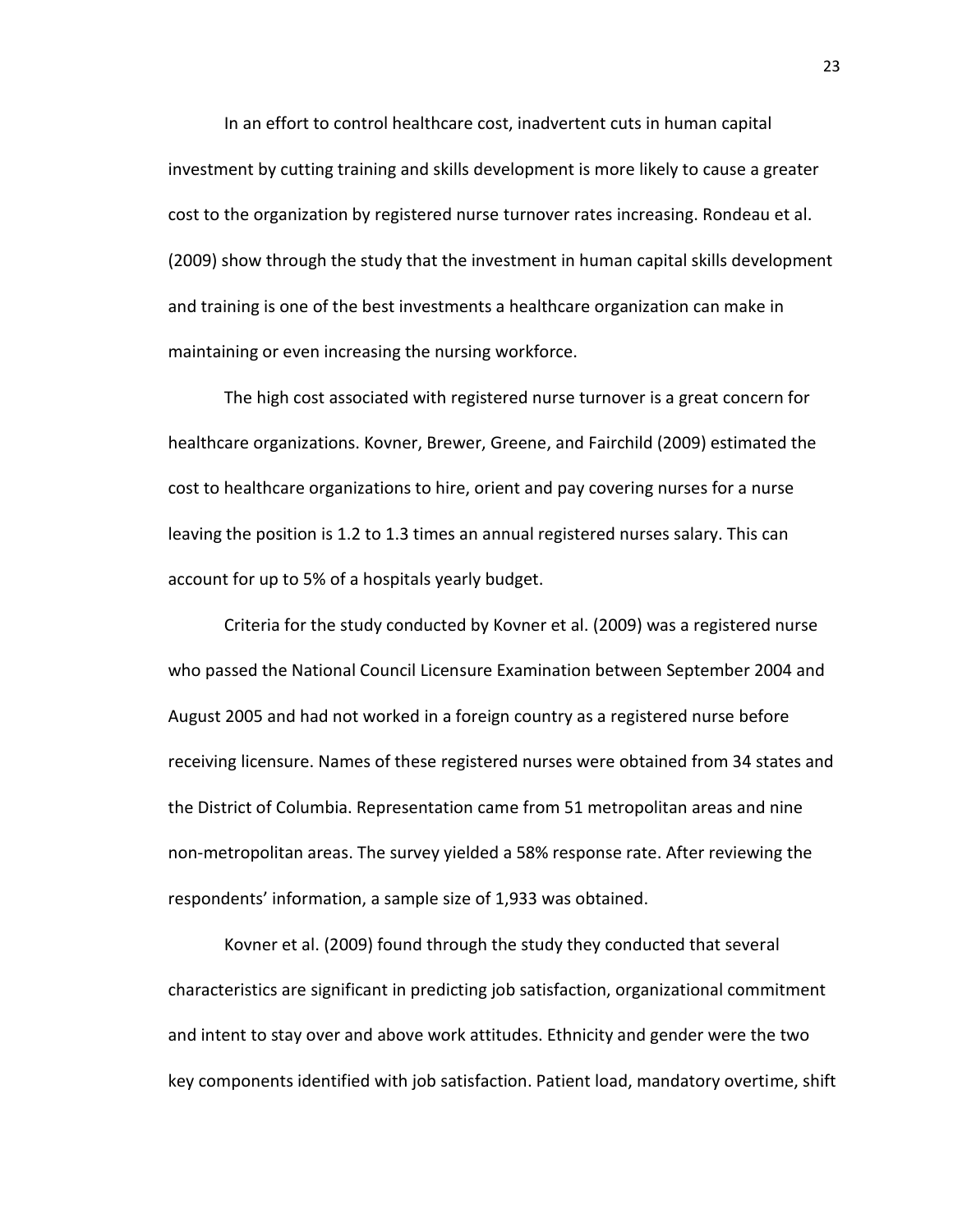and type of unit were the areas found to significant impact organizational commitment. The age of the registered nurse and income level were the major factors found for intent to stay.

The study by Kovner et al. (2009) provides healthcare organizations and governmental policymakers with the opportunity to decrease nurse turnover by identifying areas that is within their scope to change. Mandatory overtime and patient load are two examples of areas that could be evaluated and governance implemented to promote organizational commitment.

Many studies have reviewed the intent behind why a registered nurse leaves the position within an organization. Kovner et al. (2009) completed a study to determine what factors could be identified that makes a newly licensed registered nurse stay in the position. Within the study several terms were clarified for ease of understanding. Search was defined as "the extent to which an employee is looking for another job" (Kovner et al., 2009, p. 82). The concept behind the definition was that of thoughts of quitting. Preparatory search was defined as "a behavior such as reading ads and active search is behavior such as calling employers" (Kovner et al. 2009, p. 82). Satisfaction and organizational commitment is likely to predict search behaviors. Intent to stay was then identified as an individual's attitude about staying with the current employer. Kovner et al. (2009) 22 multi-item measures were used. Five assessed work attitudes and behaviors. Fifteen evaluated attitudes about work-related conditions. The final two measures reviewed the employee's affective outlook. Reliability and validity were shown to be adequate to excellent based on Cronbach alpha scores. Intent to stay was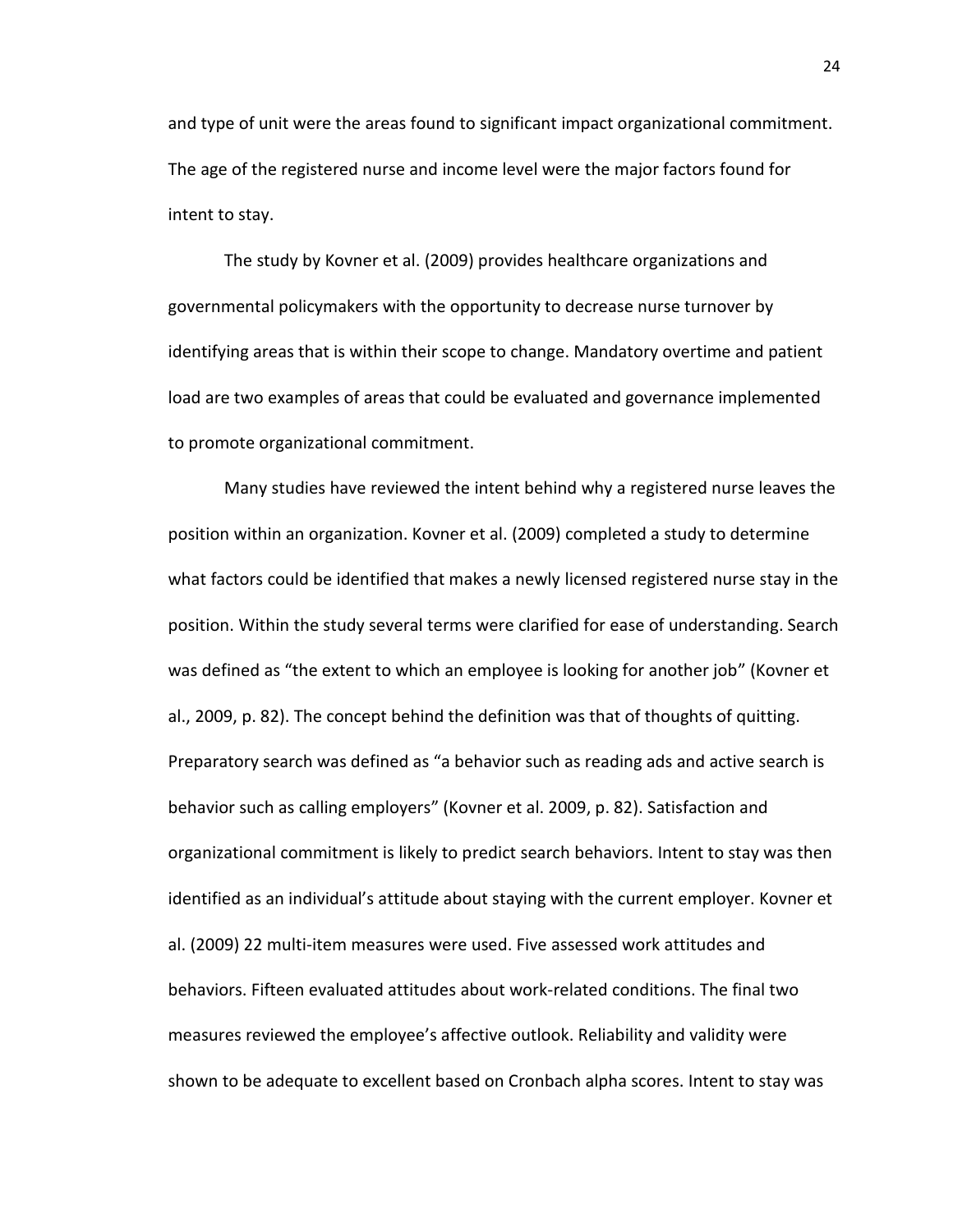calculated on a four-item Likert-like scale. Kovner et al. (2009) chose to examine satisfaction, organizational commitment, search behavior, and intent to stay as a discrete ordered choice variable.

Nursing shortage and turnover rate are a primary concern to all healthcare organizations. The nursing shortage limits an existing nurse's ability to provide the care that is needed by patients. Jenaro, Flores, Orgaz, and Cruz (2011) indicate that nurses experience more psychological distress than the general population. Additionally, moral distress is also experienced because of the limited ability to provide quality nursing care due to nursing shortage.

Jenaro et al. (2011) focused the study on understanding engagement in the nursing profession; specifically analyzing the association between individual nurses' characteristics, job features and work engagement. The study was conducted over a seven month period of time in a public hospital in Spain. Criteria to be included into the study were work length to be a year or more as a nurse. Questionnaires were provided to 412 nurses. The average time to complete the survey was 30 minutes.

Jenaro et al. (2011) used the Work Engagement Survey (WES), which contains nine items are rated on a seven point Likert Scale from zero (0) to six, with zero representing never to six representing always. The items were grouped into three subscales: vigor, dedication and absorption. High scores in the three scales indicated engagement. Reliability and validity of this survey has been established. The General Health Questionnaire was utilized to measure psychological adjustment. This tool was composed of four sub scales: somatic symptoms, anxiety and insomnia, social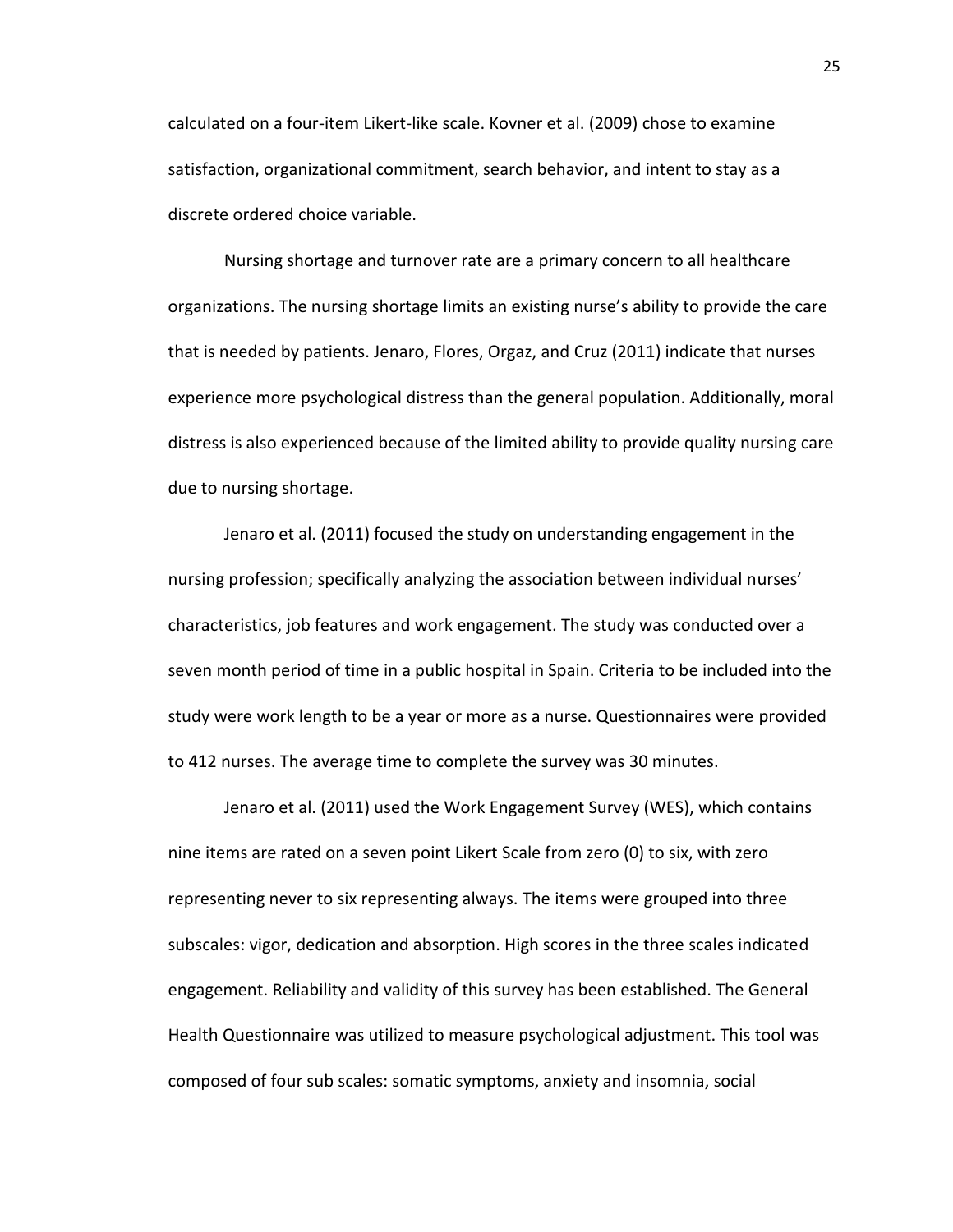dysfunction, and severe depression. Scores of >6 of the total measure was defined as probable psychiatric cases.

The General Health Questionnaire from the study by Jenaro et al. (2011) found that of the participants, 49% met criteria for somatic symptoms, 65.5% had anxiety and insomnia criteria, 4.6% met the criteria for social dysfunction and 10% severe depression. Additionally, it was found through this questionnaire that 18% of the nurses reported experiencing anxiety and/or depression issues that led to absence in work for a month or longer. 78.7 percent of the nurses reported that the job was stressful. The main stressors were identified as workload, number of patients, responsibilities, shift, and interaction with patient's families.

Based upon the Work Engagement Survey, Jenaro et al. (2011) analyzed that job satisfaction was the variable most helps to explain both vigor and dedication. Additionally, the nurses who expressed satisfaction with the job showed higher engagement. Quality of working life, perceived support in the workplace, is a high indicator in regards to work engagement.

The fact that Jenaro et al. (2011) determined high psychiatric morbidity among nurses may be an indication to healthcare organizational management that a model of engagement would be more beneficial in retaining nurses than a retention model. Implementation of strategies to improve mutual support would have a positive effect on quality of work life of the nurse. Communication skills training is necessary to increase work engagement because of the general social well-being component in incorporates into social functioning.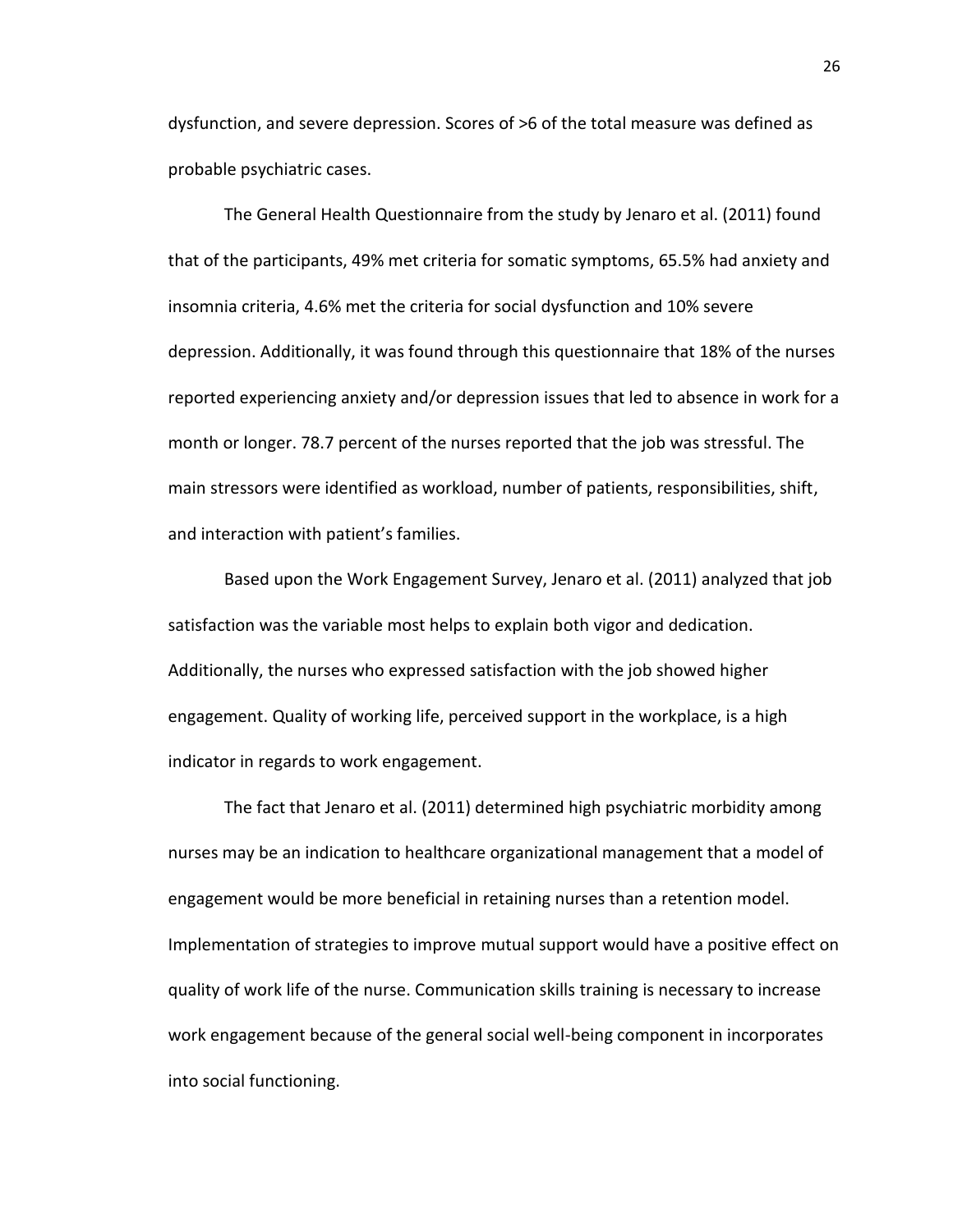Summary

All the studies reviewed indicated the impact that nursing turnover has on the economic well-being of a healthcare organization. Several studies also identified the fact that nursing turnover play a role in the quality of care that is provided to patients. The studies by Baernholdt and Mark (2009), Tsai and Wu (2010), Gormley (2011), Barlow and Zangaro (2010), Rondeau, Williams, and Wagner (2009), Kovner, Brewer, Greene, and Fairchild (2009), and Jenaro, Flores, Orgaz and Crus (2011) focused on registered nurses as the primary sample group. The remaining one study focused on identifying evidence based studies that could be used to identify anticipated turnover of registered nurses. The majority of the studies utilized surveys or questionnaires to obtain the vital data for the particular study topic.

The most common variable identified in the studies was that of job satisfaction and the impact that nursing shortage has on nurses who remain with the organization. The studies by Baernholdt and Mark (2009), Tsai and Wu (2010), Gormley (2011), Barlow and Zangaro (2010), Rondeau, Williams, and Wagner (2009), Kovner, Brewer, Greene, and Fairchild (2009), and Jenaro, Flores, Orgaz and Crus (2011) agreed that job satisfaction is a major component of nurse retention. Work load was the primary concept identified as dissatisfaction within the healthcare profession.

Seven of the eight studies identified determine that nurse turnover and shortage is a global concern. There is no discriminating when it comes to intention to leave an employer. Rural areas are just as affected as urban areas. Patients and staff are impacted when a nurse leaves the organization. Several tools were identified within the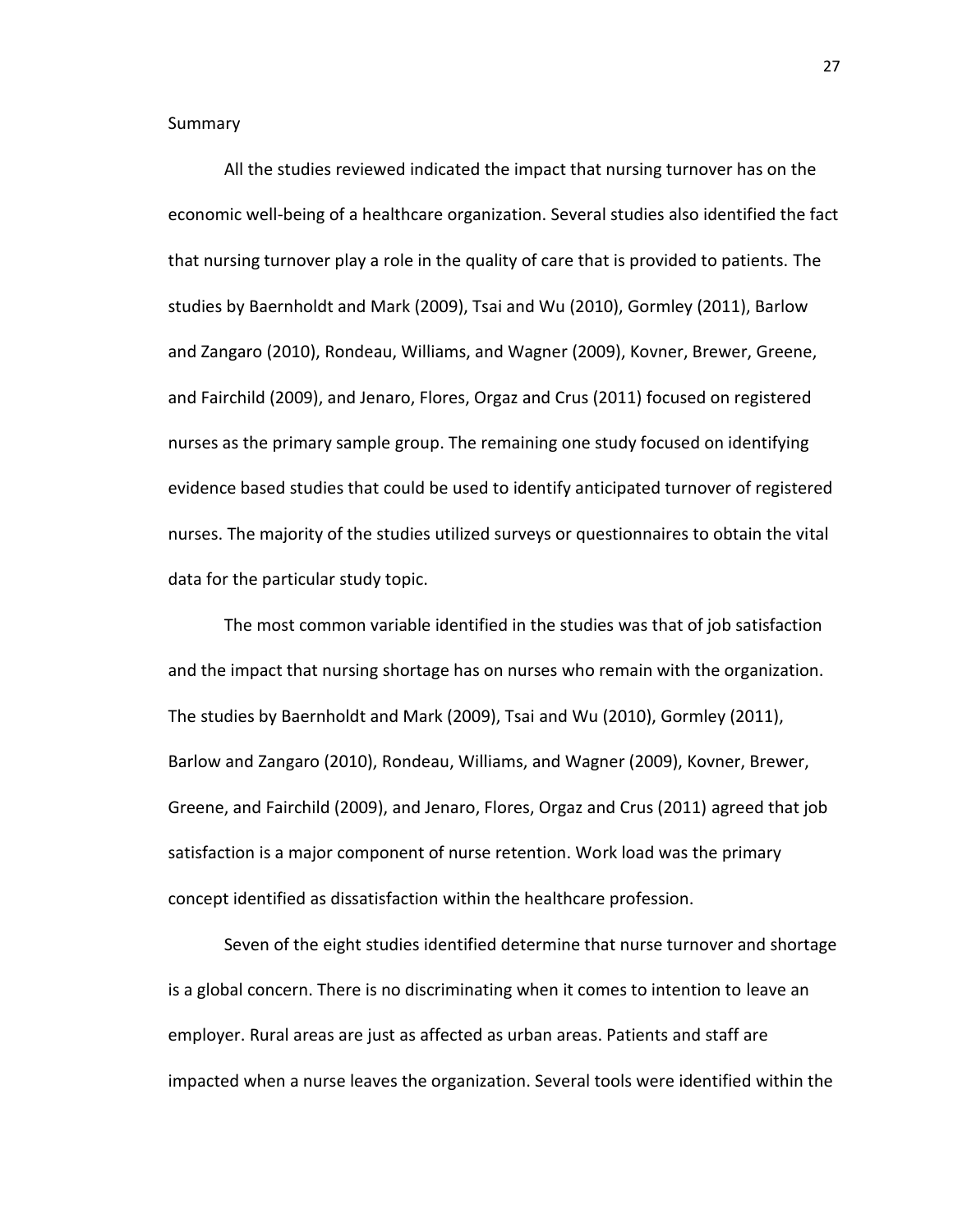studies review to assist with retaining nurses. Instead of spending so much money on recruiting, orienting, and hiring, healthcare organizations need to invest in the staff that is already employed. Educational and training opportunities strength job satisfaction and is a key point in developing organizational citizenship behavior.

Additional research opportunities regarding nursing turnover and intent to leave should focus more on what tools, techniques, procedures; trainings have been the most beneficial in retaining existing staff. Having effective, evidence based tools to utilize within any healthcare organization may be the needed information to retain, recruit and regenerate the nursing field.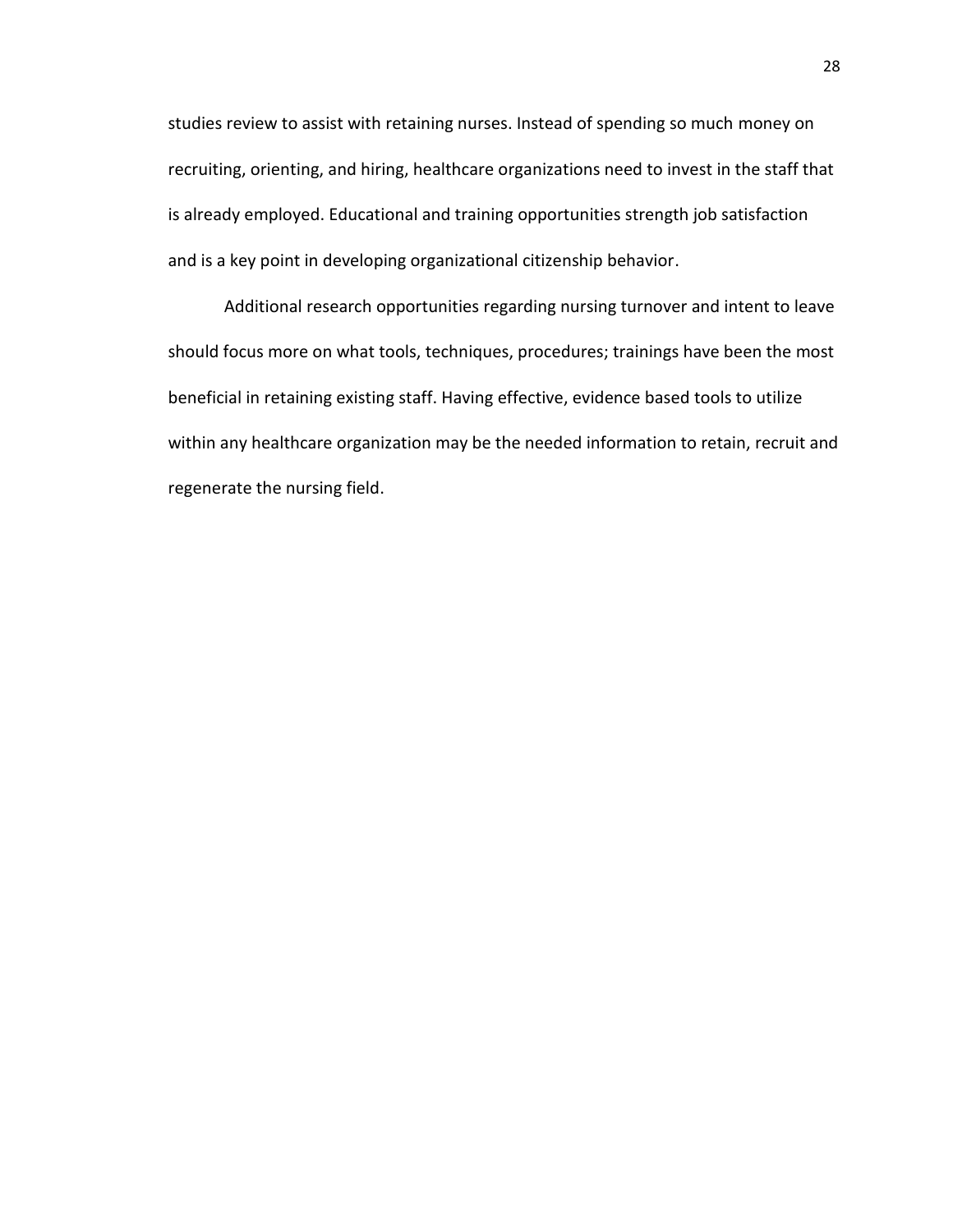## Chapter III

# Methods and Procedures

#### *Introduction*

Turnover is a prominent concern of healthcare organizations. Literature has not totally explored the role of communication of nurses with other team members that produces a work environment where nurses want to stay working at. Evaluating the communication of team members that nurses are closely working with is of vital importance in this consideration. Organizational commitment is also an area that is lacking in research data examining nursing and healthcare professionals' retention. The framework used for this study is the social identity theory (Tajfel & Turner, 1986). This theory claims that an individual's concept of self is more favorable when connected with a group. Although the initial purpose behind this theory was to explore discrimination factors, the theory developed into a focus on the psychological benefits of being connected with a group. Individuals express their attachment to groups through identification. Organizational identification is endorsed when individuals within the organization consider the overall goals and interest of the association when they make decisions that impact their work. Nurses, who feel they are a member of a team, have been found to adjust their role to meet the expectations of other teammates. The purpose of this project is to investigate communication connections between nurses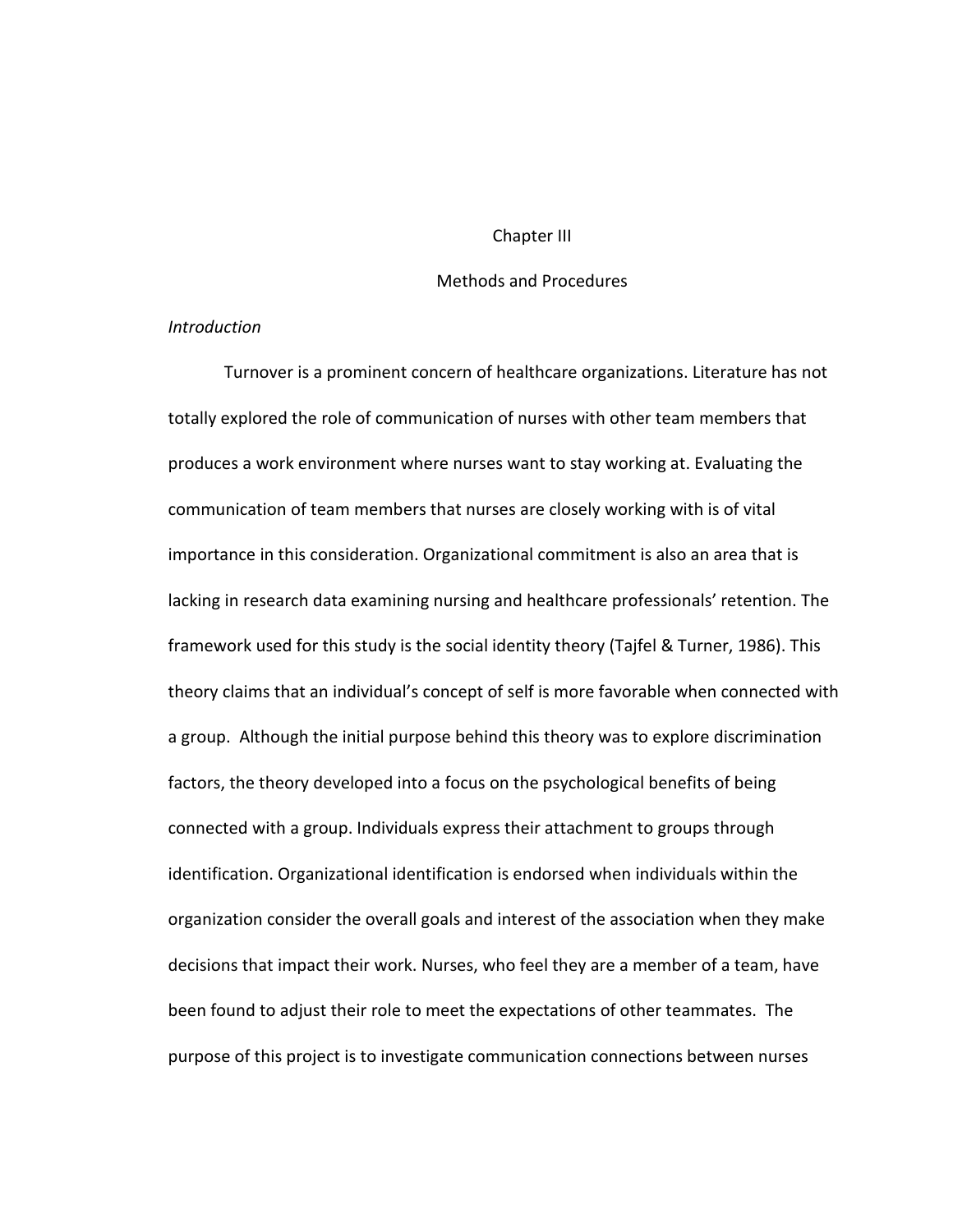and co-workers; how nurses identify with the organization; team dynamics; and why nurses want to leave an organization. Additionally, specific communication concerns are identified that causes nursing turnover.

### *Research Questions*

(1) Does communication which promotes team synergy have an impact on nurses' intent to leave?

(2) Is organizational identification impacted by the nurse-team communication process and intent to leave?

(3) Does team identification mediate between the nurse-team communication processes and intent to leave?

#### *Protection of Human Subjects*

Prior to beginning the project, permission and approval obtained from Ball State University Institutional Review Board (IRB), hospital director of nursing, HR department and the hospital administrator. Information will be provided to these organizational leaders regarding the purpose and goal of the project. Participation within the study will be voluntary. No identifiable information will be published or shared about the participants. Respondents will be informed about the purpose of the study and the manner of data collection. All data collected will be stored on a password protected computer and only aggregate data reported.

#### *Procedures*

Statistical data, such as department size and number of direct care employees will need to be obtained to ensure enough surveys, letters and consent forms are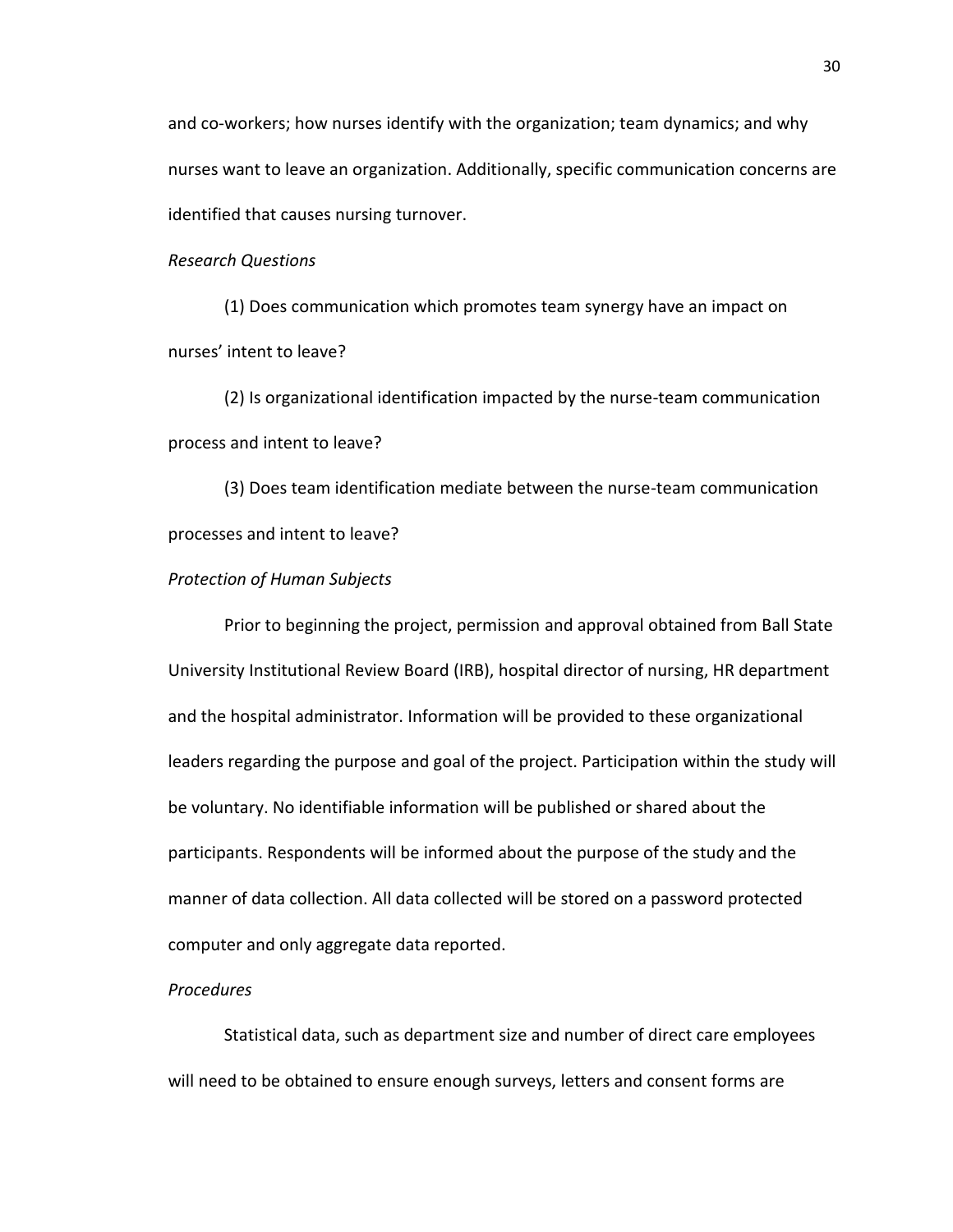available for distribution. Department managers will inform all staff members during routine monthly in-service that surveys will be distributed to all direct care staff members and that participation is strongly encouraged and voluntary. Within three days of the routinely monthly in-service, surveys will be placed in mailboxes of nurses and charge nurse in all departments of a Midwest tertiary hospital along with a letter of encouragement for participation signed by the director of nursing and the hospital administrator. In addition a consent form will be included for participants to sign. An explanatory letter will be placed at each nurses' station and time clock regarding where completed surveys are to be turned in at and the deadline date for submission, which will be one month following distribution allowing participants time to complete and submit the surveys.

# *Research Design*

The survey instrument consisted of scales measuring nurse-team communication, organizational and team identification and intent to leave. The research will be a cross-sectional study focused on nurses and charge nurses within a hospital setting.

#### *Instrumentation, Reliability, and Validity*

Two instruments will be utilized to measure perceptions of communication among team members and the intent to leave one's position. The Nurse-Team Communication Inventory (NTCI) and Anticipation Turnover Scale (ATS) will be the two tools utilized within the survey. The NTCI (Ford, Propp, Apker, Recker, & Hofmeister, 2006) contains 65 items developed to measure perceptions of communication with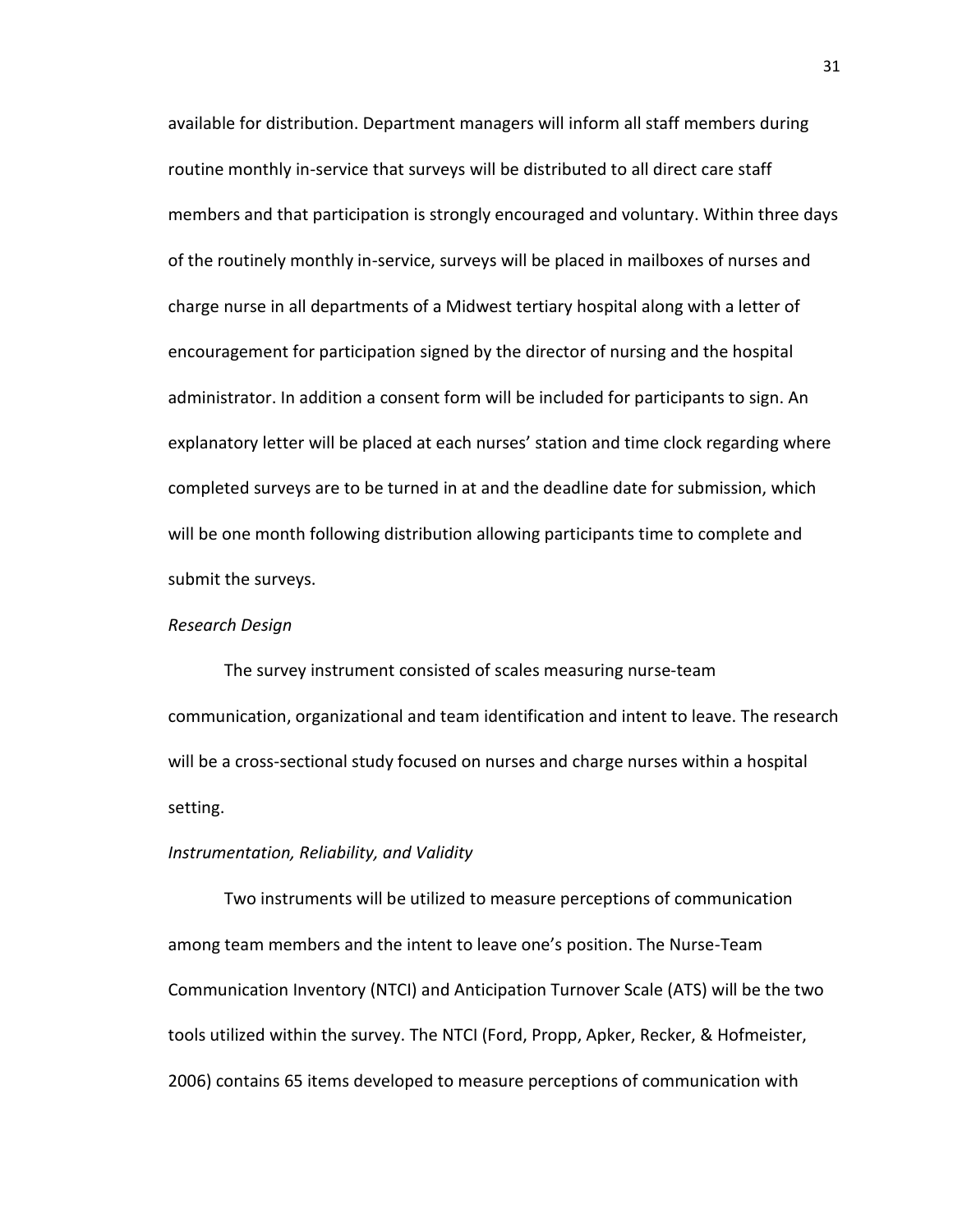other team members. The participants are asked to rank items, 1 (not at all important) to 10 (extremely important). This instrument was specifically designed to assess patientcare team members' perceptions of nurses' communication with other team members. Confirmatory factor analyses (CFAs) were performed to ensure that the NTCI measures demonstrated structural validity. Three subscales are identified within the NTCI which consist of team communication, team synergy and individualized communication. Cronbach's alpha values ranged from .88 to .97. The NTCI tool was utilized to answer questions a and b for this study.

The ATS (Hinshaw & Atwood, 1984) is a 12 item scale that provides an index of an employee's opinion of the possibility of voluntarily leaving the position. The 12 items are answered on a seven point Likert scale ranging from agrees strongly to disagree strongly. The ATS contains no subscales making it a one factor instrument. Reliability has been established using Cronbach's alpha and it was 0.84. Exploratory Factor Analysis and Principal Components Analysis were used to establish validity for the ATS. This tool was utilized to answer research question c.

#### *Data Analysis*

Descriptive statistics will be computed on the study variables. The variables will be number, frequencies, range, means, and standard deviation. Demographic characteristics of participants include age, level of education, nursing experience, duration of employment, and unit of work. When the designated time frame of one month following staff in-service education has expired, the data will be collected and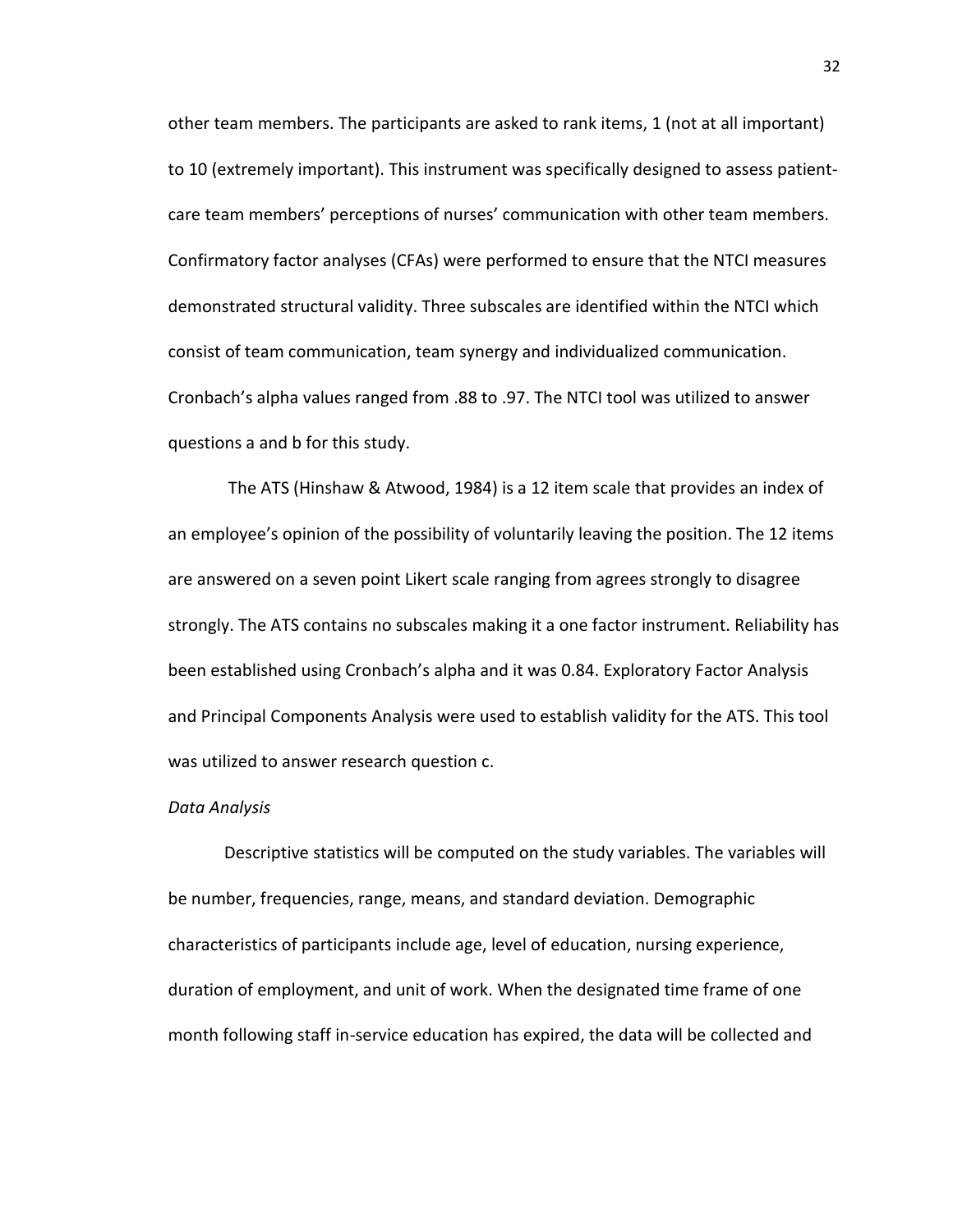evaluated. Correlation coefficient and multiple regressions will be used to analyze the data (Apker et al, 2009).

## *Summary*

The need to understand how team involvement affects nursing staff positively and negatively is a key component to nurse retention. While protecting the privacy of participants and healthcare organizations, utilization of the NTCI and ATS tools can provide some insight into the questions of whether communication impact a nurse's intent to leave, be a member of the team and/or assist with identification as a member of the overall organization. These two reliable and valid tools can assist in a better understanding of what may assist the management team in understanding how important communication development is within the nursing department and keeping valued nursing professionals within the organization.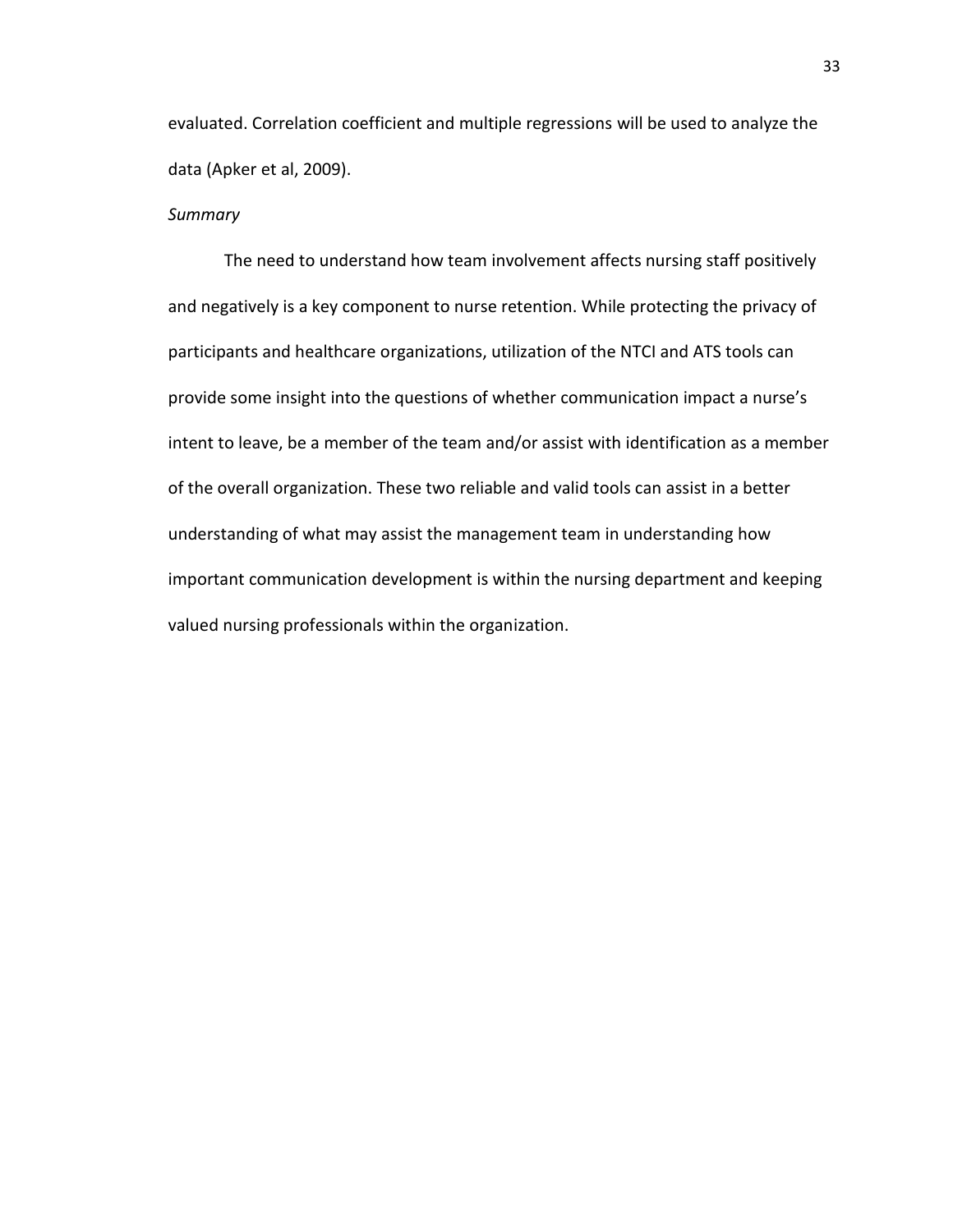#### References

- Apker, J., Propp, K., & Ford, W. (2009). Investigating the effects of nurse-team communication on nurse turnover: relationships among communication processes, identification, and intent to leave. *Health Communications*, *24*(2), 106-114.
- Baernholdt, M., & Mark, B. (2009). The nurse work environment, job satisfaction and turnover rates in rural and urban nursing units. *Journal of Nursing Management*, *17*(8), 994-1001.
- Barlow, K., & Zangaro, G. (2010). Meta-analysis of the reliability and validity of the Anticipated Turnover Scale across studies of registered nurses in the United States. *Journal of Nursing Management*, *18*(7), 862-873.
- Beecroft, P., Dorey, F., & Wenten, M. (2008). Turnover intention in new graduate nurses: A multivariate analysis. *Journal of Advanced Nursing*, *62*(1), 41-52.
- Ford, W. S., Propp, K. L., Apker, J., Recker, L., & Hofmeister, N. (2006). Development and validation of the nurse-team communication inventory. Paper presented at the National Communication Association annual meeting, San Antonio, TX.
- Gormley, D. (2011). Are we on the same page? Staff nurse and manager perceptions of work environment, quality of care and anticipated nurse turnover. *Journal of Nursing Management*, *19*, 33-40.
- Hinshaw, A. S., & Atwood, J. R. (1984). Abstract and instrument: Anticipated Turnover Scale (ATS) (revised) from A.S. Hinshaw, 2005 [email] (Personal communications, 5 May 2005).